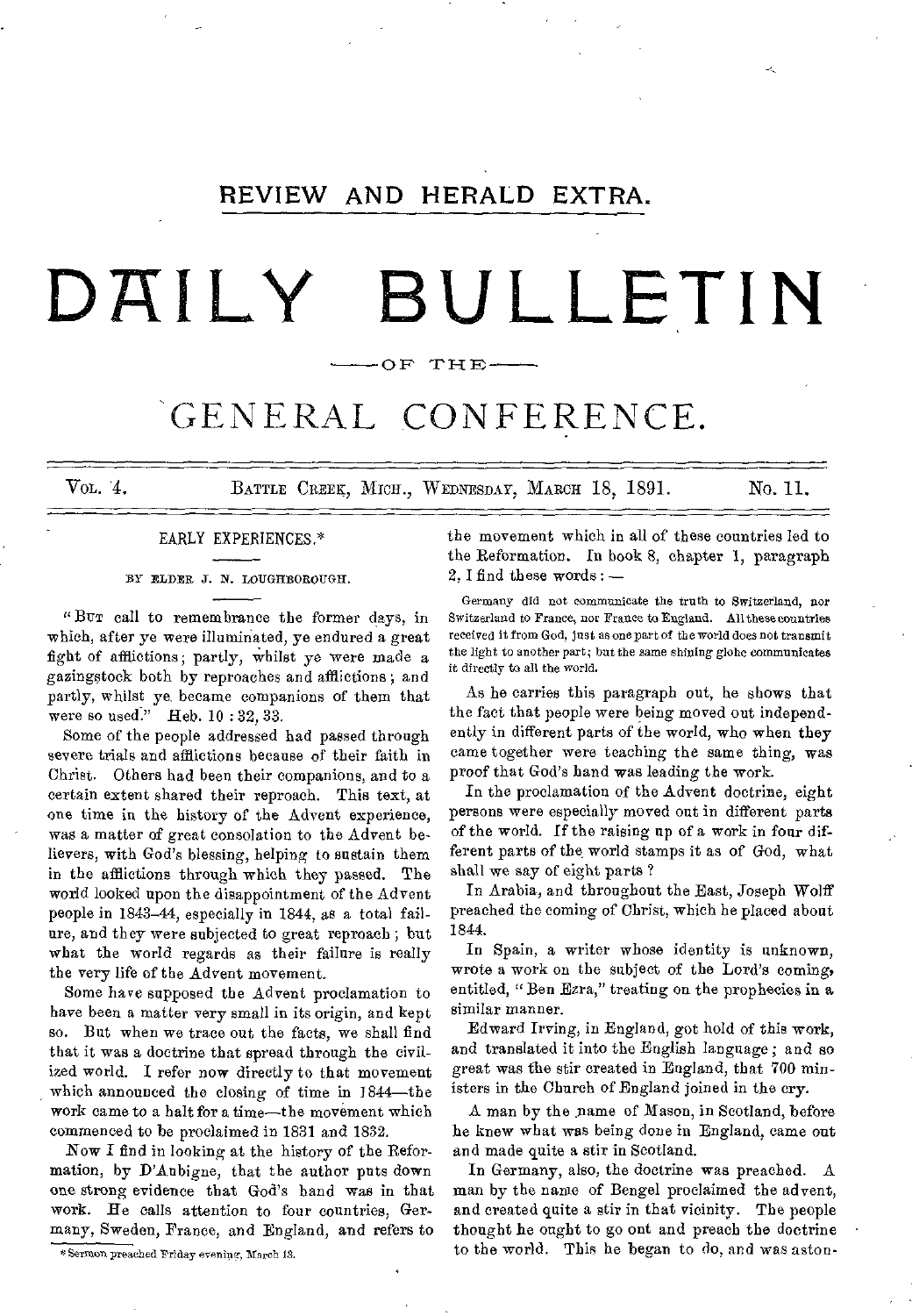ished to find that others in other countries were preaching it.

A Mr. Davis, in South Carolina, before he knew anything of what was going on in the North, was moved out to preach the advent in the South.

Wm. Miller, in Lowhampton, N. Y., came out in 1832, and began to preach the coming of the Lord. In the preaching of the message 300 ministers many of them prominent ones—in the United States joined him.

In Holland a man named Hentzepeter, a keeper of the Royal Museum of The Hague, was moved out in 1830 by an impressive dream. He published a work in 1832 and another in 1840. He never heard of Wm. Miller, or of this movement in the United States until 1843.

In Sweden children were moved out to proclaim it. Some of you saw the statement in the *Review*  recently, by one who had-engaged in that work. I saw one who, in 1858, lived in Laporte, Indiana. He was then nineteen years of age, and was not a preacher then, but his father told me that when four years of age, his son preached the advent message in Sweden. There it was contrary to law to preach anything different from the doctrines of the established church. Finally, however, the King of Sweden granted permission to preach the advent, and the part the children took earlier in the work ceased. God had his way of introducing the doctrine there. Certainly no one would claim that little children four or five years of age who thus preached, quoting such scriptures as, "The hour of his judgment is come," " Time shall be no longer," etc., were moving out by any merely human or fanatical influence.

The proclamation went to all the world. Every missionary station on the globe, and every seaport that vessels called at, knew the doctrine, and made inquiries concerning it. The news had been carried to them from England or America in some way.

The Adventists in the North proclaimed that the Lord would come at the end of the long period of prophetic time which terminated according to their reckoning, in the spring of 1844, where the Jewish natural year ended. But the time passed. Then they were brought into what was called the tarrying time. Their attention was turned to the parable *of*  the ten virgins (Matt. 25), and they understood that they were in the time of the Bridegroom's tarrying. Their minds were led to the text, "Though it tarry, wait for it ; because it will surely come, it will not tarry." Bab. 2 : 3.

They were in this condition from April until July, and began to study the matter of the time more thoroughly. They found their mistake in reckoning the time, and that the tenth day of the seventh month of the ecclesiastical year would fall in October ; and

they roused up to give the midnight cry, with greater energy than ever, from July, 1844, to the 22d of October. All the energy of the '43 movement came into that of '44, and tenfold more. Many have thought that as they went forth to give this cry, there was fanaticism connected with it. No ; it killed fanaticism as dead as a door-nail. I remember, at a camp-meeting that was being held at Exeter, N. H., there had been some fanaticism shown. But when the midnight cry came onto the grounds, the fanaticism was killed as dead as anything could be, and there were no more demonstrations of the kind.

1 will read an extract from an article published by George Storrs in the *Midnight Cry* of October 3, as showing the spirit in which they approached the closing of the time : —

"Behold the Bridegroom cometh," this year, "Go ye out to meet him." On this present truth, I through grace, dare venture *all,* and feel that to indulge in doubt about it, would be to offend God and bring upon myself "swift destruction." I am satisfied that now "whosoever shall seek to save his life," where this cry has been fairly made, by indulging in an "if it doesn't come," or by a fear to venture out on this truth, "shall lose" his life. It requires the same faith that led Abrabam to offer up Isaac-or Noah to build the ark—or Lot to leave Sodom— *or* the children of Israel to stand all night waiting for their departure out of Egypt —or for Daniel to go into the lions' den — or the three Hebrews into the fiery furnace. We have fancied that we were going into the kingdom without such a test of faith ; but I am satisfied we are not. This *last truth* brings such a test, and none will venture upon it but such as dare to be accounted fools, madmen, or *anything else* that antediluvians, sodomites, a lukewarm church, or sleeping virgins, are disposed to heap upon them. Once more would I cry— " Escape for thy life." — "Look not behind you." *—"Remember Lot's Wife."* 

In the *Cry* of October 10, was another article from Geo. Storrs, known by the Adventists as " Storrs's Flat Rock," calling upon the believers to cut loose from all earthly things, using the illustration of a flat rock in mid-ocean to which all are to go and let go their boats and crafts, and await with no other means of departure for the arrival of a steamer to take them off the rock to a fair clime, the condition of a pass on the steamer being such implicit confidence in the word of the captain that no crafts are retained for making any other escape from the island. The article closed by calling upon all to let their boats go. In other words, " Cut loose from the world."

Some sold out their property and put their all into the work. I thank God that it happened that I heard the cry, and that I know something of the spirit that went with the movement in 1844. It was the same spirit that we have had in our meetings here, only ten-fold more. There was a spirit of tenderness and consecration accompanying the movement, which brought in love and union into every heart.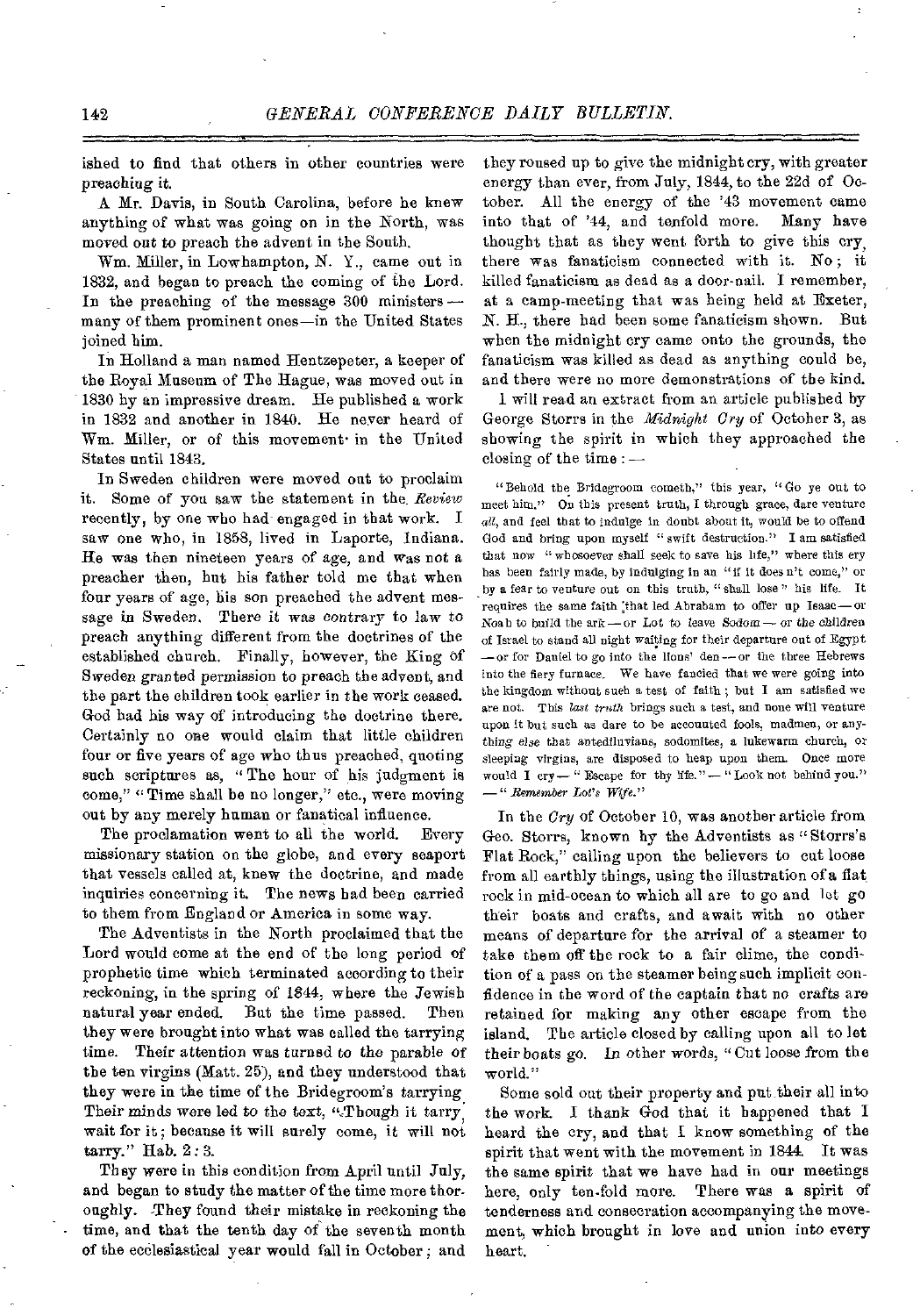There were some who did not sell, and some who had a good deal to say about the coming of the Lord ; but their course was such that the people could tell that they did not really believe what they were saying about it.

In many parts of New England, the hay was left uncut, the grain unharvested, the potatoes undug. The crops were left "to preach the Lord's coming."

Brother Howland, who lived in Maine, left his work and took his horse and went over several townships from house to house. He would say a few words, leave a few tracts, and the Spirit of God would send the truth to the hearts, and souls were converted in every direction, as the result of spreading these doctrines. Some said Brother Howland was crazy. So they went to work to appoint a guardian over him. But they were soon well come up with. When the collector of taxes came around, Brother Howland would say, " Go to my guardian." The guardian got more than he wanted of this.

Finally the time came that the commissioners wanted to build a bridge over the Kennebec that would stand the freshets. Brother Howland was a good bridge-builder and contractor, and they came to him to do the work. " What, come to a crazy man to build a bridge !" said he ; " go to my guardian." That killed the story of insanity pretty quick, and the sequel of the matter was that those who had led in this attack upon Brother Howland, made confessions for the course they had taken.

Another case, a brother who lived near Rochester, N. Y.: Very early he purchased land in the Genesee Valley, which became very valuable, being worth about \$100,000. His family did not embrace the advent doctrine, so he made very liberal provision for them, designing to do what he could to advance the message. His children began to say he was going crazy, and they wanted a guardian appointed. The matter was presented before the judge, and the father was brought to court. The judge explained the requirements of the law, and said it was for the children to nominate a trustee. They consulted together, and came to the conclusion that they could not trust any one other than their father with the control of the property. They came into court, and whispered to the judge that he might appoint their father. The judge said, "You can go home, Mr. ; your affairs are just as they were before."'

I wish to call attention to something that shows the mercy of God, when his people are to meet with a disappointment, in placing something before them that their minds could rest upon. So it was with the disciples before the Lord was crucified. They witnessed the triumphal entry of Christ linto Jerusalem, and beard the songs and shouts of the people. Christ told them that the Son of man must he crucified, and

would rise again the third day. They did not comprehend what these things meant, but as they got past their disappointment, they could think of some of these things.

In the State of Maine, in the tarrying time, when the loud cry was going forth, and the second angel's message going with it, separating the believers in the message from those who were opposing it—and about 50,000 were separated from the churches, some of them began to teach that the judgment was to take place before the Lord actually came ; and they did not know but what this little delay was because the judgment was going on. Some others said something about there being a sealing time in Revelation 7, during which the winds were being held until the servants of God were sealed. They began to get an inkling of this before the time passed. Some way they got it in their minds that the judgment was going to take place before the Lord came.

About this time a Sister Preston, a Seventh-day Baptist, moved into the State of New Hampshire, and presented the Sabbath question among advent believers, and a whole church began to keep the Sabbath. They began to write around among the others that they had got some light on the Sabbath.

The *Midnight Cry* of that time says, that "many have had their attention called to the Sabbath question, and think they should keep the Saturday as the Sabbath," and then the editor goes on to write an article to try to show people that the first day was the day to keep ; but it was a very weak argument. The next week he had another article in which he said it was very evident that there was " no day *commanded* except the seventh." People began to talk about it, and some to keep it ; and it is no wonder that before the time passed, quite a number began to keep the Sabbath.

Right in connection with the midnight cry there was an eloquent mulatto in the New England States, by the name of Foy, who was attending college, preparing and nearly ready to take holy orders as a minister in the Episcopal Church. The Lord was minister in the Episcopal Church. pleased to give him three visions. His Advent brethren, and *his* own church, acknowledged that these were genuine visions from God, and that the Spirit of God produced them. He went from place to place, and when he gave these visions he placed on himself the Episcopal robes. His work created quite a stir. I have seen his book, called "Foy's Visions," published by John Pearson, of Boston. After the publication of these visions, Foy became lifted up and had no more visions. Soon after he sickened and died. Before he died, he heard Sister Harmon (White) relate her vision. He became very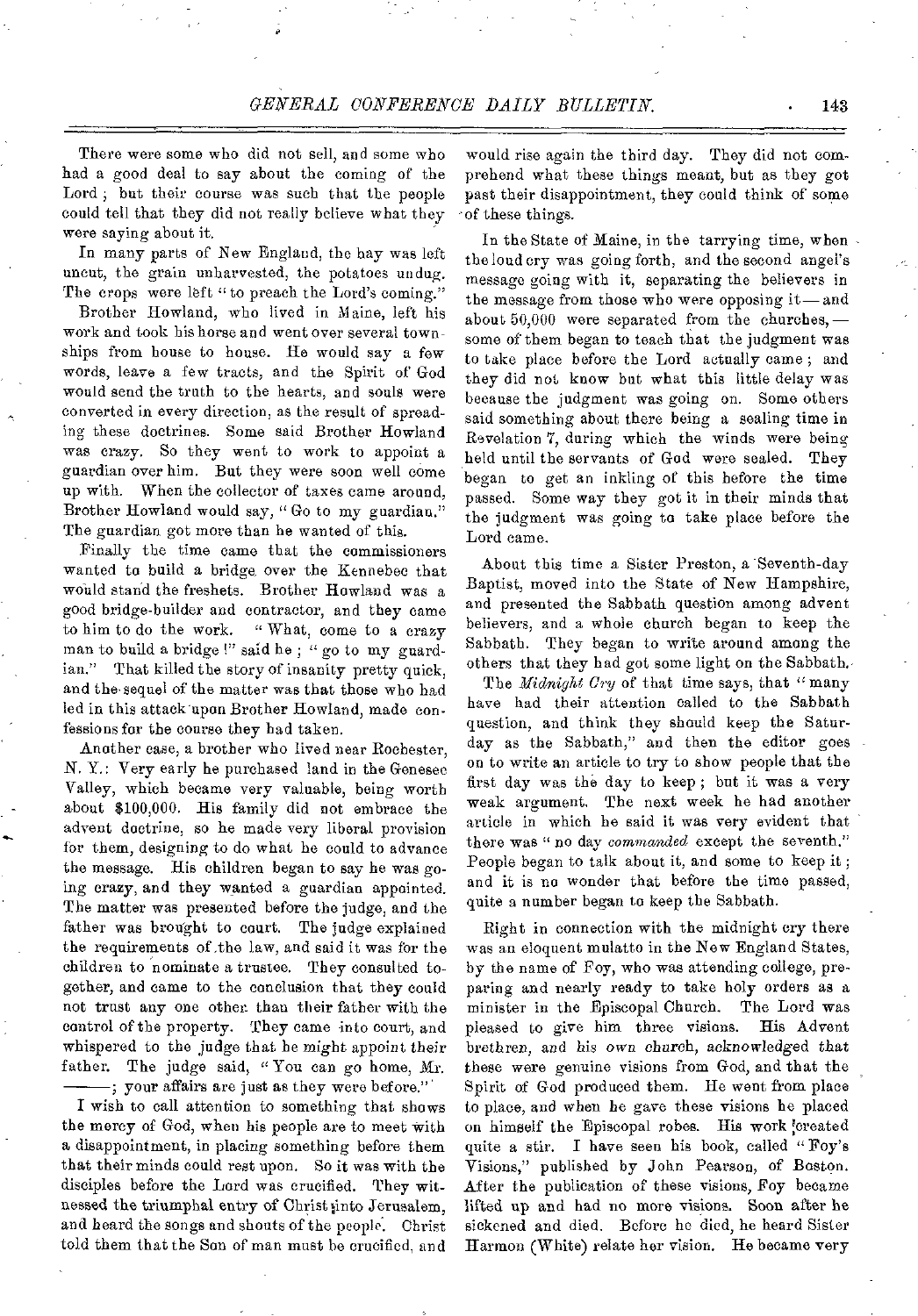happy at the hearing of it, and said it was the same as had been shown to him.

A little further along Haze11 Foss, living in Poland, Me., had a vision, and was shown the pathway of the Advent people to the city of God, and he also saw the three steps. He was a well educated young man, and a man of good address. He was told to go and relate the vision shown to him. There were corrections for some individuals. He was shown that he would have enemies if he did deliver the vision, and he did not want to go. Another thing also, was, that he did not want to tell a vision to the people that he could not understand. The three steps puzzled him.

A second vision was given him, and he was told that if he did not go, the testimony would be taken from him and given to a weak, humble person, who would relate the visions. He still refused to go. A third vision was given, and he was told that he was released ; that God had found his instrument, one who was the weakest of the weak. He began to think his case hopeless. He then made an appoint. ment, and stated that he would relate the vision. The people came together, and he got up and told the particulars of his experience and refusals, and said, "Now I will relate the vision." But there he stood, and the people waited — he could go no further. Finally he said, "Friends, God has fulfilled his word, and has taken it from me. I cannot tell it. I fear that I am a lost man."

He never attended an Advent meeting again. He is still living, in the State of Ohio, and has never had any interest in religion from that time to this.

A few weeks after that — about three months a vision was related in the same room, by Ellen Harmon. He would not go into the room, but from an adjoining room he heard every word. He afterwards told the people that the vision given to Ellen Harmon was the same as that given to him. He did not want to see her, but they unexpectedly met, and he said to her, "Relate faithfully what God has shown you, and God will not leave you."

Well we came down to the time, and it passed. Now I have heard some hold up the Advent believers of this time to ridicule. It grieves me deeply whenever I hear this. My friends if you want to get some idea of the circumstances, think of the disciples who went out to the cross and saw their Saviour crucified. Just imagine them wending their way back to Jerusalem. And if you can picture to your minds their anguish of heart, you can picture the feelings of those who left everything, and made the same preparation they would have made had they expected to die on that day. They met on the tenth day of the seventh month with no idea but that before the

sun went down they would hear the blast of the trumpet, and the voice of the Son of God, and would be given immortality. Just think of these people when by and by, the westering sun went down ; the tenth day of the seventh month was ended and they still on the earth.

One brother said he felt the next morning as though he would be glad if the earth would open and swallow him up. He did not feel as though he could face the people. Instead of going home along the road, he sought a pathway across the fields ; and as he made his way along, he would stop by the shocks of corn, and engage in prayer. He said that as he was praying, the Spirit of God came down upon him with overwhelming power, and the impression was given him, as distinctly as though a voice had spoken to him, that the sanctuary which was to be cleansed after the 2300 days, was in heaven. The idea bad never occurred to them that the sanctuary was in heaven. In all the severe criticism to which the position of the Advent believers was subjected, their position that the earth was the sanctuary was not called in question. In whatever way we look at it, we can only come to the conclusion that the hand of God was over it, and none of them saw it.

Now the impression rested upon this Brother's mind that the sanctuary was in heaven. Then a Mr. Crozier took this position, and in 1846 published an article on the sanctuary question in the *Day Star*, taking the same position that we do. He kept the Sabbath then. Quite a number of others also kept the Sabbath. T. M. Preble kept the Sabbath, and he got out an article in which he took the position that "the pope's Sunday-keepers are God's commandment breakers." J. B. Cook published an article in which he answered the common Sunday arguments, and then said, " Thus we see how easily *all*  the wind is taken from the sail, of those who sail, perhaps unwittingly, under the pope's sabbatic flag." Brother Bates got hold of these articles, and he began to keep the Sabbath.

Thus the Advent people, after the passing of the time, were left  $-50,000$  of them separated from the churches — with the ridicule and opposition of the world beating in upon them. What would you expect God to do under these circumstances ? Separated from those they had been associated with, from those who might have been their counselors, and with the opposition to contend with, would they not be liable to go anywhere and everywhere unless God should work?

If there ever was a time in the world's history when the Lord would work, it was upon a people who had moved out as these had, and been left under such circumstances as existed. Reason it out as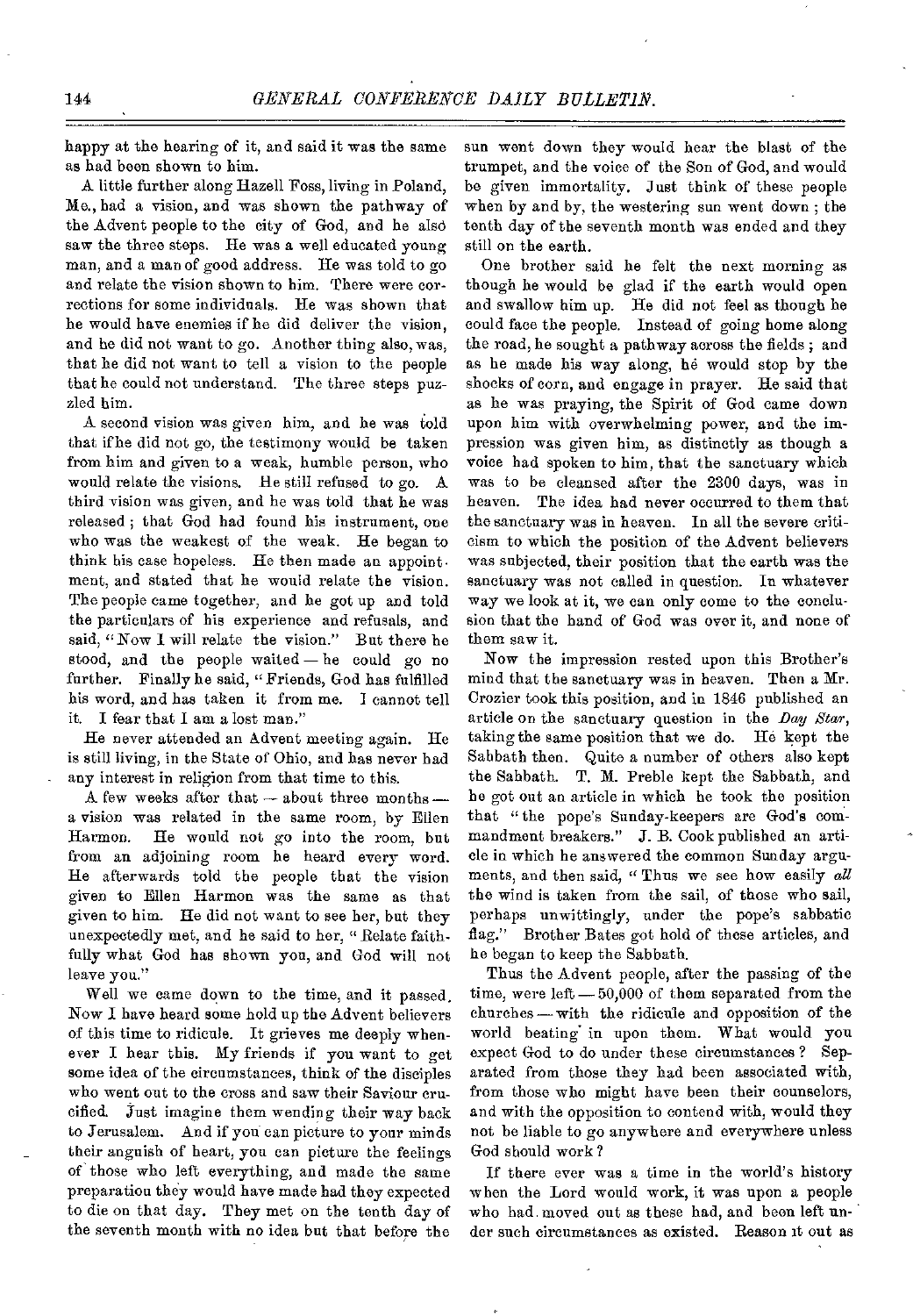you please, you will say it was a time for God to work in no unmistakable manner.

In less than two months, Sister White began to have her visions in Portland, Me. It has been my privilege to see her in vision about fifty times. I would state that her condition in vision is like that of the prophet Daniel, as described in Dan. 10: 8, 17, 18. She has no breath while in vision. At first, for about half a minute, she seems to sink down as though she had no strength ; then, as the angel of God touches her, she seems to have superhuman strength imparted to her.

At my house on Champion street, in this city, in the autumn of 1863 she had a vision. A brother was present, a stone mason. While she was in vision, kneeling, as her arms moved about seemingly in an easy manner, Elder White said to the man, "Brother, that looks like an easy motion, and as though you could readily bend her arm. You can try it if you wish. This brother placed his knee in the bend of her arm, took hold of her extended hand with both his hands, and settled back with all his might. It made no impression. He said to Elder White, "I would as soon think of bending an iron bar as that arm." He had hardly spoken these words before her arm moved around the other way. As he tried to resist the pressure, he was slid along upon the floor.

That God who wrought his wonders in Egypt did it that the people to whom be was going to speak bis law might know that he who spoke to them, was none other than the God that made heaven and earth. So we should expect if he should reveal himself by vision to his people, there should be with the introduction of such manifestations such demonstrations as would arrest the attention of the people That a feeble girl, seventeen years of age, should simply say, "I have had a vision," would not be sufficient. Should we not expect the Lord to work in such a manner as would cause the people to say, " $I$ will turn aside and see what this is."

In the third vision of Miss Harmon, which was given in her fathe'r's house in Portland, she arose in vision, her eyes looking upward, took from the bureau one of the great family Bibles published in 1822 by Teale, Boston. (This Bible measured  $18 \times 11 \times 4$ inches, and weighs a little over eighteen pounds.) Opening this great book upon her left arm, extended at right angles from her body, she held it in that position for half an hour. With her right hand she turned from text to text, repeating the same to which her finger was pointing, yet her eyes meantime looking upward and away from the book. One or another of those present looked at every text quoted, and found that she was correctly repeating the scripture to which she pointed.

Some in these days, who have never seen Mrs. White in vision, undertake to explain it as disease, hysterics, or something of that kind. The fact is, the vision itself is a miracle. The voice proceeding from the burning bush was miraculous. What shall we call a voice quoting scripture, proceeding from a breathless body, but a miracle?

In the spring of 1845, at the house of Brother Curtiss, in Topsham, Me., Sister White had a vision. In this vision she went to the table where there was another copy of the Teale family Bible. With her eyes looking upward she picked up this Bible and held it upon her open hand, so high above her head that Sister Truesdail said she had to stand on a chair to see the texts to which Sister White pointed as she repeated them while turning from place to place with her right hand. I have the written testimony of several witnesses that on this occasion she held the book at an angle of forty-five degrees In this position none of the rest of them could hold any other book without its sliding off their band at once ; while the book on Sister White's hand remained as firmly as though glued there.

In conclusion, I wish to refer to the manner in which Elder Bates became convinced of the genuineness of the visions. When he first saw her in vision, at New Bedford, Mass., he arose, after she had related her vision, and said: "I am a doubting Thomas. I do not understand how she is shown these wonderful things which she relates. If I could be convinced that she is really shown these things by the Lord, I should be the happiest man on earth."

In the fall of that year, he was present at Topsham, Me., when she had a vision respecting the planets. Elder Bates knew, by former conversation with her, that she had not the slightest knowledge of astronomy. In fact, sbe did not know that she had ever looked into a work on astronomy. In the vision, she counted the moons of Jupiter, and then described the appearance of the planet. Then she counted the moons of Saturn, and described its wonderful rings. She described also other planets, and finally began to speak of the opening heavens, of which a description had been given a few months before, as seen by the great English telescope. While she was describing this, Elder Bates was in an ecstacy. He arose to his feet, exclaiming, " Oh, how I wish Lord John Ross were here to-night!" Elder White inquired, "Who is Lord John Ross?" "Oh, he is the great English astronomer. I wish he were here to hear that woman talk astronomy. That description of the opening heavens is ahead of anything I ever read." Elder Bates afterward said he believed that vision was given that he might never doubt the visions again ; and he never did.

I thank God from the depths of my heart that we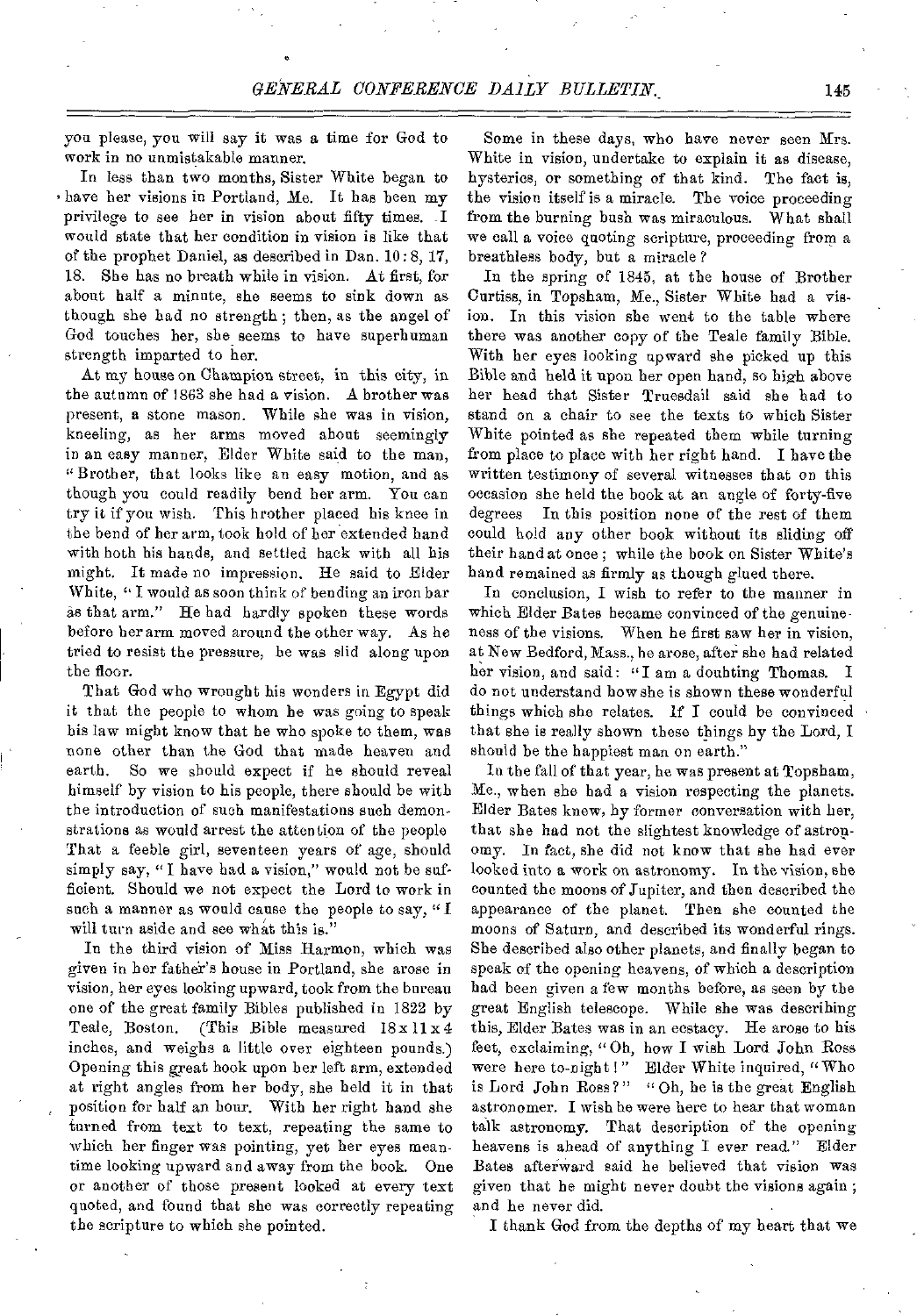have so evident tokens that this agency which has been connected with our work from the beginning of the message is indeed the voice of God to his peop e, to lead them to the light of his word, and correct them where they are liable to turn away into by and forbidden paths.

# THE SPIRIT OF PROPHECY AND OUR RELATION TO IT.

# SERMON DELIVERED BY ELDER URIAH SMITH, SAB-BATH, MARCH 14, 1891.

Text : "Now concerning spiritual gifts, brethren, I would not have you ignorant."

This is the language of the apostle Paul addressing his Corinthian brethren, found in 1 Cor. 12 :1. If the apostle were present, stimulated and encouraged by his expression of willingness and desire to give us all information upon this important question, I should feel interested to ask him several questions : First, I would ask, What do you mean by spirtual gifts? Whence come these spiritual gifts, and what is the method of their operation ? To whom do they belong? What is their object ? How long will they continue? And to these questions and many others that might be asked, I understand his language applies, "I would not have you ignorant."

The very phraseology he uses indicates the importance of this subject. The apostle uses the same expression with reference to another great doctrine of the Bible, when he says, " I would not have you ignorant concerning them which are asleep." Here he brings up before us the great problem of the state of the dead, the future destiny of the race, — a question which we have found so opportune in these times of delusion; a subject designed especially to guard the people of God from the great closing delusion of Satan, Spiritualism ; when intelligences will come from the unseen world, claiming to be what they are not, and seeking to lead people away into a fatal error,  $-$  an error which within the present generation, in a few short years, has swept into its fatal embrace almost two score million of victims, concerning this subject the apostle says he would not have you ignorant. So he gives instruction concerning the dead, and tells us what their condition is ; how that they rest in hope of immortality, to be given at the great day of the coming of Christ, and the resurrection of the dead. So that when intelligences come to us professing to be the spirits of departed men, we know they come with a falsehood on their lips, and we can reject them.

Thus we are guarded against one of the special perils of this time. But concerning the question before us, he uses the same phraseology, "I would not have you ignorant." It is important that we understand what is the truth in reference to this matter of spiritual gifts.

As we read on a few verses in this chapter, and in another place where he speaks of the same subject, — which is the 4th of Ephesians, — we find first of all that he holds up to prominent view, the Spirit of God, the Holy Ghost. He says there is *one* spirit ; and that is the Spirit of God, the 'Holy Spirit. He sets this forth as the source from which these blessings and these gifts spring.

It may not then be out of place for us to consider for a moment what this Spirit is, what its office is, what its relation to the world and to the church, and what the Lord through this proposes to do for his people. The Holy Spirit is the Spirit of God ; it is also the Spirit of Christ. It is that divine, mysterious emanation through which they carry forward their great and infinite work. It is called the Eternal Spirit ; it is a spirit that is omnisicent and omnipresent ; it is the spirit that moved, or brooded, upon the face of the waters in the early days when chaos reigned, and out of chaos was brought the beauty and the glory of this world. It is the agency through which life is imparted ; it is the medium through which all God's blessings and graces come to his people. It is the Comforter ; it is the Spirit of Truth ; it is the Spirit of Hope ; it is the Spirit of Glory ; it is the vital connection between us and our Lord and Saviour Jesus Christ ; for the apostle tells us that if we "have not the Spirit of Christ," we are " none of his." It is a spirit which is tender; which can be insulted, can be grieved, can be quenched. It is the agency through which we are to he introduced, if ever we are introduced, to immortality ; for Paul says that if the spirit of Him that raised up. Christ from the dead dwell in you, he shall quicken also your mortal bodies by that Spirit which dwelleth in you; that is, the Spirit of Christ. Rom. 8:11. So there is no experience in the Christian life, there is no truth that can come into the heart of man, there is no good and holy resolve we can make, there is no prayer we can offer to Heaven, but that must be vivified and made potential by the influence of the Holy Spirit. And if this is the spirit from which these gifts come, then certainly it becomes us careully apd reverently to study this subject.

As Paul says " I would not have you ignorant " upon this subject, we naturally conclude that he has given us instruction sufficient to dispel all doubt and uncertainty and any lack of information we may have in reference to this question. Let us then read on a little further in this chapter, 1 Corinthians 12.

Second verse, " Ye know that ye were Gentiles, carried away unto these dumb idols, even as ye were led."

Here Paul reminds them that while they were un-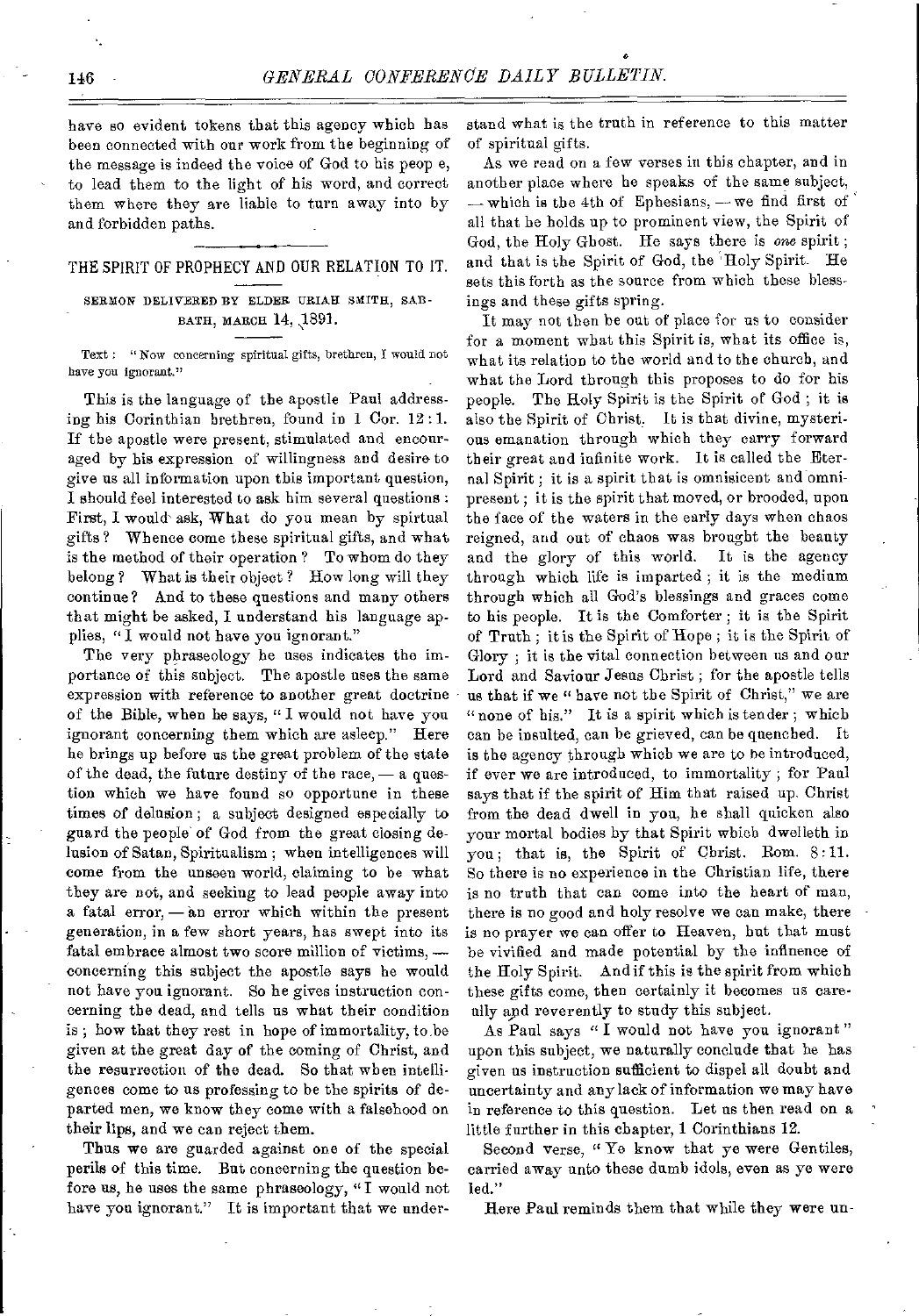converted they trusted to some source for information, for instruction, which was dumb, which was speechless, which could not furnish them the information and light for which they inquired, and of which they had need. This would suggest that through the operation of these spiritual gifts, light, information, and truth was to be imparted to the church of God.

Then he lays down a general principle to show how broad is this subject, and how widespread the relation which it sustains.

Third verse: "Wherefore I give you to understand, that no man speaking by the Spirit of God calleth Jesus accursed ; and that no man can say that Jesus is the Lord, but by the Holy Ghost." Mark the term he uses. He uses "Jesus," the personal name, and not " Christ," the official name. He refers to his appearing among men as a divine Saviour, as a historical fact. No man can say he has thus come, has thus manifested himself to the world, has accomplished that great part of his work in the plan of salvation, but by the Holy Spirit.

Then he comes to more particular instruction concerning the work of this spirit. "Now there are diversities of gifts, but the same Spirit. And there are differences of administrations, but the same Lord." God has appointed different agents in his church ; and from him comes the spiritual qualifications which they need to carry out that ministry. " And there are diversities of operations, but it is the same God which worketh all in all."

You will notice in these few verses the apostle brings to view the three great agencies which are concerned in this work : God, the Father ; Christ, his Son ; and the Holy Spirit.

" But the manifestation of the Spirit is given to every man to profit withal."

Then the apostle specifies what these different gifts are that are thus brought in through the'Spirit : " For to one is given by the Spirit the word of wisdom ; to another the word of knowledge by the same Spirit; to another faith by the same Spirit ; to another prophecy ; to another discerning of spirits ; to another interpretation of tongues : but all these worketh that one and the selfsame Spirit, dividing to every man severally as he will."

To make the subject still plainer, the apostle proceeds with an illustration. He brings up the human body, speaks of its members, shows how they all work and co-operate together in the work of one perfect man ; and he likens the different members of the body to these different gifts of the Spirit in the church. As a man has his different members and various organs, with which, when they are in perfect working order and in good physical condition, he is able to perform the duties that fall to his lot, so the

church is represented by a body, and the members it has are these different gifts and operations of the Spirit of God set therein. So that a church without these gifts is just like a man some of whose members have become diseased, disabled, or are removed, the man is imperfect, is crippled, and disqualified to perform his full duty in life. And just so with the church when these gifts are lacking, and these members are inoperative ; it is a church which cannot perform its whole duty in the world, for the benefit of the human family.

Then in the last of this chapter the apostle uses terms which are still stronger, to show the relation of these gifts to the church. Verse 28: "And God *hath set* some in the church, first apostles, secondarily prophets, thirdly teachers, after that miracles, then gifts of healing, helps, governments, diversities of tongues."

I do not understand that the apostle in using this language refers to order of time ; that in the first place all the gifts the church bad were apostles, and after that prophets, and after that they had teachers, and then workers of miracles, etc., successively in the order of time ; but he speaks of this in the order of excellence or importance ; that he does make a distinction in this respect, as the last verse reads, when he says, "Covet earnestly the *best* gift." Seek for the best gifts and manifestations of the Spirit in the church.

In his epistle to the Ephesians he speaks again upon the same subject, and tells us when these gifts were set in the church, and by whom. Eph. 4: 8. Speaking of the ascension of Christ, he says : " Wherefore he saith, When be ascended up on high, he led captivity captive, and gave gifts unto men." Verse 11 : " And he gave some, apostles ; and some, prophets ; and some, evangelists ; and some, pastors and teachers." This does not mean that he gave to one portion of the church apostles, and to another portion prophets, and at another time and to another class, evangelists, etc.; but the expression is, he simply gave some *to be* apostles, or to fill that office, to act in that capacity. He gave others as teachers, pastors, etc. And then he tells what the object of these different ministries is. Verse 12 : " For the perfecting of the saints, for the work of the ministry, for the edifying of the body of Christ." Then he tells how long they will continue. Verse 13: "Till we all come in the unity of the faith, and of the knowledge of the Son of God, unto a perfect man, unto the measure of the stature of the fullness of Christ."

He further indicates how long these gifts are to last in the church, in the 1st chapter,  $1 \text{ Cor. } 1:6, 7$ . "Even as the testimony of Christ was confirmed in you ; so that ye come behind in no gift ; waiting for the coming of our Lord Jesus Christ. Here he as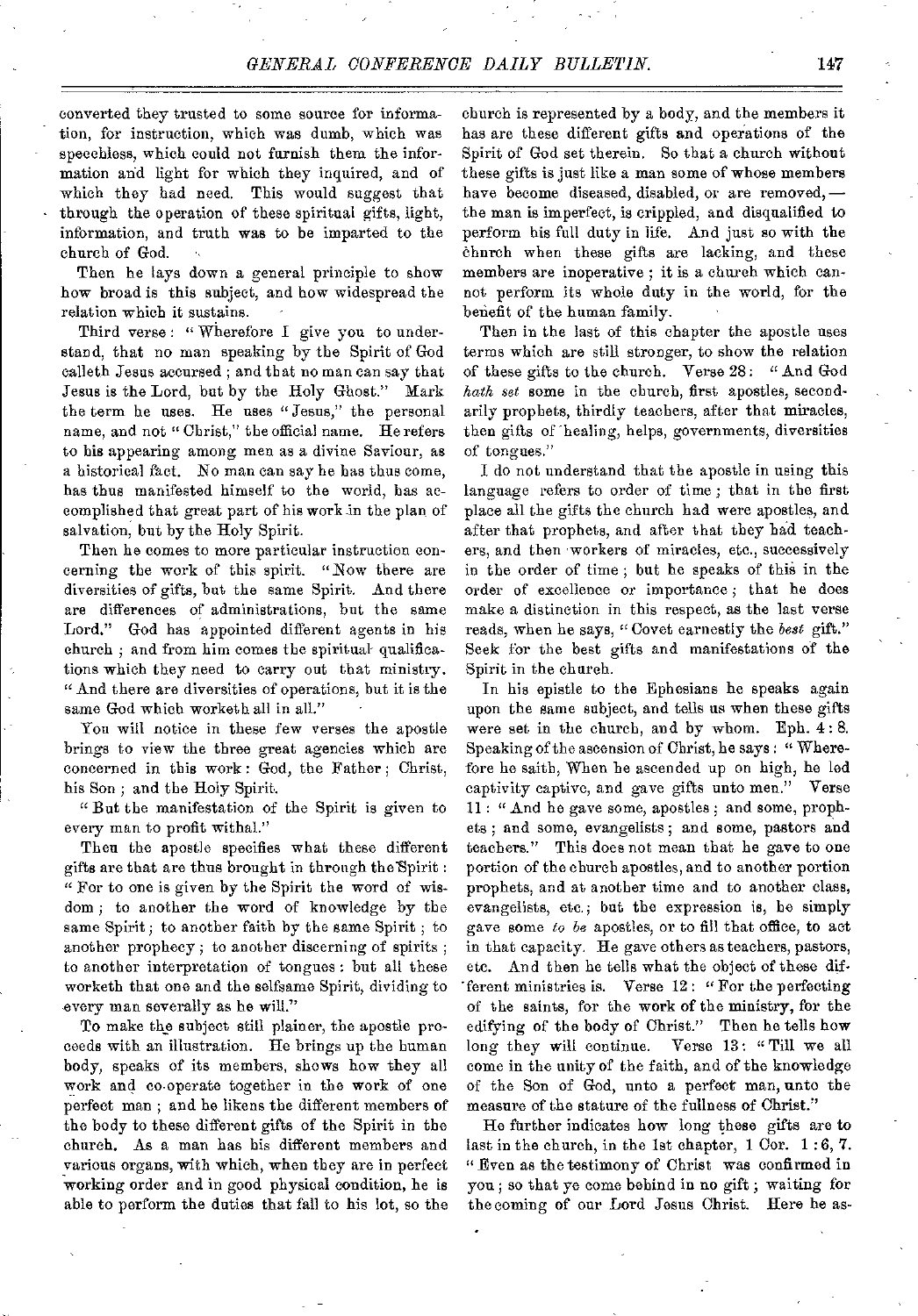sociates the operations of the gifts with a people who are waiting for the coming of our Lord Jesus Christ, showing us that these gifts were designed to continue in the church until Christ should come.

In his epistle to the Thessalonians he makes this point still clearer. 1 Thess. 5:1 : "But of the times and the seasons, brethren, ye have no need that I write unto you." Verse 4 : "But ye, brethren, are not in darkness, that that day should overtake you as a thief." Certainly he is here addressing a people who are standing right before the great day of the Lord, when it is about to come. It is coming upon the world as a thief ; they will not see the signs fulfilling around them, to indicate that the day is near. They are buried up in their pleasures, seeking after wealth, and do not see anything with respect to the great day of the Lord that is impending; and they say, "Where is the promise of his coming?"

In the further instruction of this chapter, we see what he says about the gifts. Verse 19: "Quench not the Spirit," — an important injunction ; "Despise not prophesyings." Not the prophecies, but *prophesyings,—* present active participle. Then he says, "Prove all things; hold fast that which is good;" indicating that there will be some manifestations of this nature that are not good ; and we should use discrimination, going by the guide-book which the Lord has given us, that is, his sacred word.

This, in brief, is an outline of what the apostle Paul teaches on this subject. First, that the question is one of great importance; that these gifts have been expressly set in the church, and if set there, of course to remain there until the one who put them there by the same authority takes them away from the church ; but we have no record that this time would ever come, nor that they would be taken away, or would be expressly set out as they have been expressly set in. Further, that there would be a continuation of these gifts even to the coming of Christ; the church would have them; and that there would be a special movement in this very line, a revival of the gifts, right at the time when Christ's coming was at the door.

And we might rest the question right here upon this testimony of the apostle ; but I wish now to bring in some corroborative statements from other parts of the Scripture, to show that these propositions which the apostle has laid down in so clear language, are sustained by other writers.

I turn to Matt. 28 : 19, 20 : "Go ye therefore, and teach all nations, baptizing them in the name *of* the Father, and of the Son, and of the Holy Ghost : teaching them to observe all things whatsoever I have commanded you : and lo, I am with you alway, *even* unto the end of the world." How long was Christ to be with his people ?— To the end of the world. And *how* was he to be with them ?— Mark 16 :15-18 : " And he said unto them, go ye into all the world, and preach the gospel to every creature. He that believeth and is baptized shall be saved; but he that believeth not shall be damned. And these signs shall follow them that believe ; in my name shall they cast out devils ; they shall speak with new tongues ; they shall take up serpents ; and if they drink any deadly thing, it shall not hurt them ; they shall lay bands on the sick, and they shall recover."

Skeptics say, you claim that is a commission of God to his people ; you claim to believe ; then please work some *of* these miracles. But the Lord does not propose to work miracles to satisfy the challenge or the curiosity of scoffers. If circumstances demand it, if we live in connection with God, God will protect us in these very ways which be has designated. Verses 19 and 20 : " So then, after the Lord had spoken unto them be was received up into heaven, and sat on the right band of God. And they went forth, and preached everywhere, the Lord working with them, and confirming the word with signs following." This is the way then in which Christ promises to be with his people,— working with them confirming their words by the exhibitions of his Holy Spirit.

In the 14th chapter of John, 16th verse, we have a promise from Christ to his disciples, as he was about to leave them: "And I will pray the Father, and he shall give you another Comforter, that he may abide with you forever." Verse 26 : "But the Comforter, which is the Holy Ghost, whom the Father will send in my name, be shall teach you all things, and bring all things to your remembrance, whatsoever I have said unto you." There is the promise which the Lord gave to his people.

In the 24th chapter of Luke, we have something more concerning this promise. After Christ was risen from the dead, had spent forty days with his disciples, had gone out to the spot from which he was to ascend to heaven, he leaves his last blessing and benediction with his disciples. Luke 24 : 49 : "And, behold, I send the promise of my Father upon you : but tarry ye in the city of Jerusalem, until ye be endued with power from on high." The promise of the Father was the endowment of the church with power from on high, through the influence of the Holy Spirit, the Spirit of truth.

We turn to the book of Acts, and find how this promise was fulfilled. Acts 2. When the wonderful *scenes* that transpired *on* the day of Pentecost were taking place, the charge was raised against the disciples that they were drunken. Peter refutes this charge, and vindicates them, saying, in the 15th verse, "For these are not drunken, as ye suppose,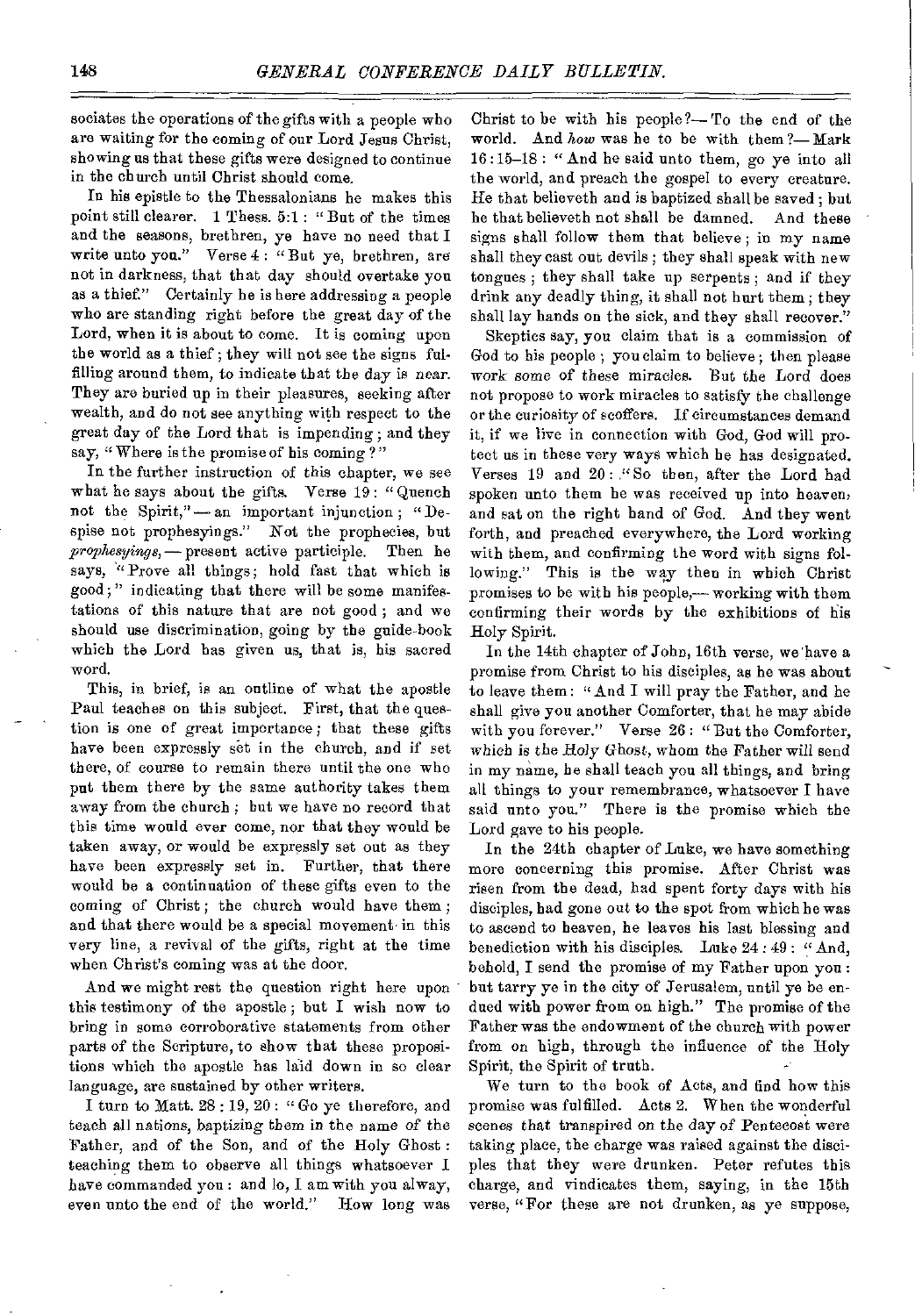# *GENERAL CONFERENCE DAILY BULLETIN.* 149

seeing it is but the third hour of the day. But this is that which was spoken by the prophet Joel ; and it shall come to pass in the last days, saith God, I will pour out of my spirit upon all flesh : and your sons and your daughters shall prophesy, and your young men shall see visions, and your old men shall dream dreams ; and on my servants and on my handmaidens I will pour out in those days of my Spirit ; and they shall prophesy : and I will show wonders in heaven above, and signs in the earth beneath ; blood, and fire, and vapour of smoke."

This prophecy Peter quotes from Joel. The only difference between this and Joel's record is, Joel says, " afterward " it shall come to pass. Peter interprets that as meaning the last days, covering all the time from that point on to the last day. Now what happened on the day of Pentecost was in fulfillment of that prophecy of Joel ; but the scene on the day of Pentecost did not exhaust the prophecy of Joel, for all the conditions were not complied with, all the specifications were not fulfilled. There were no old men dreaming dreams, having visions, etc.; but there was an outpouring of the Spirit, and that was to be witnessed, as occasion might require, until the last day, and thus was to cover all the time to the end.

But some say the gifts were put in the church only during the apostolic age, or until the gospel was fully introduced, and that there was no need of them when the apostles had performed their work, and the Christian Church was established. Hence the gifts ceased ; and that is the reason we do not have them now ; they were not to continue during all this age.

I turn to Acts 20: 29, and think I find a reason there why they certainly ought not to cease with the• days of the apostles. Paul says, " For 1 know this, that after my departing shall grievous wolves enter in among you, not sparing the flock." That was what was coming after the days of the apostles. The mystery of iniquity, he said, had already begun to work, even in his day. Now shall we take the ground that these gifts were needed to protect, to edify and build up the church while the apostles were among them ; but that when the apostles passed off from the stage of action, and grievous wolves entered in, these gifts were no longer needed? That is just the time they were needed more and more, as the perils and dangers increased upon the church. It was not many years before the shadow of the great apostasy began to fall upon the church, and led it away. It became a formal and worldly church, finally developing into an apostate church, a papal church ; and the world and Christendom entered into the long, dreary night of the Dark Ages. Would not the gifts be needed more and more during all this time?

But the apostle tells us further to what they are to continue. 1 Cor. 13:8: "Charity never faileth: but whether there be prophecies, they shall fail ; whether there be tongues, they shall cease ; whether there be knowledge, it shall vanish away." Paul sets forth charity, or love, as the crowning grace in the church while here, and the crowning glory of the church in its immortal condition. But he tells what condition we are in in this present state; verse 9: "For we know in part, and we prophesy in part." Verses 10-12 : " But when that which is perfect is come, then that which is in part shall be done away. When I was a child, I spake as a child, I understood as a child; I thought as a child ; but when I became a man, I put away childish things. For now we see through a glass darkly ; hut then face to face : now I know in part ; but then shall I know even as also I am known,"

He is contrasting this present imperfect state with the future perfect and eternal state. He says this is a state in which we are imperfect ; we see through a glass darkly ; everything is not perfect ; we are surrounded by imperfections, hampered by conditions which are not favorable. And he connects with this state of things these gifts which are brought to view in the 8th verse as helps to the church while in this condition. "Whether there be prophecies, they shall fail ; not that some one will make a prophecy in the Spirit of Christ, and that prophecy will not to come to pass ; not at all ; but whether there be prophecies, — that is, the *gift* of prophecy, — they shall fail, or be no longer needed in the church when the perfect state comes ; but they are needed just so long as this imperfect state continues, just so long as we are cumbered with imperfections, and the perfect state has not come. So long as we see through a glass darkly, so long we need these gifts in the church. But the time is coming when the perfect state will come, and we will no longer need them. Then it will pass away, or, as expressed here by the unfortunate term, "fail." Until the perfect state has come, we certainly need all these gifts of the Spirit which the apostle here specifies.

Now if we take the position that these gifts were designed only for the apostolic age, and that when we pass it, they ceased, the conclusion would follow that the apostolic age was an age of imperfection ; but when the apostles passed off the stage of action, and grievous wolves entered into the fold, and men arose in the church, speaking perverse things, to draw away disciples after them, and errors, and superstitions, and darkness, and degradation began to come down like a dark cloud upon the Christian church-that was the perfect age! and the perfect state ! when the gifts of the Spirit were no longer needed ! This is the logical conclusion of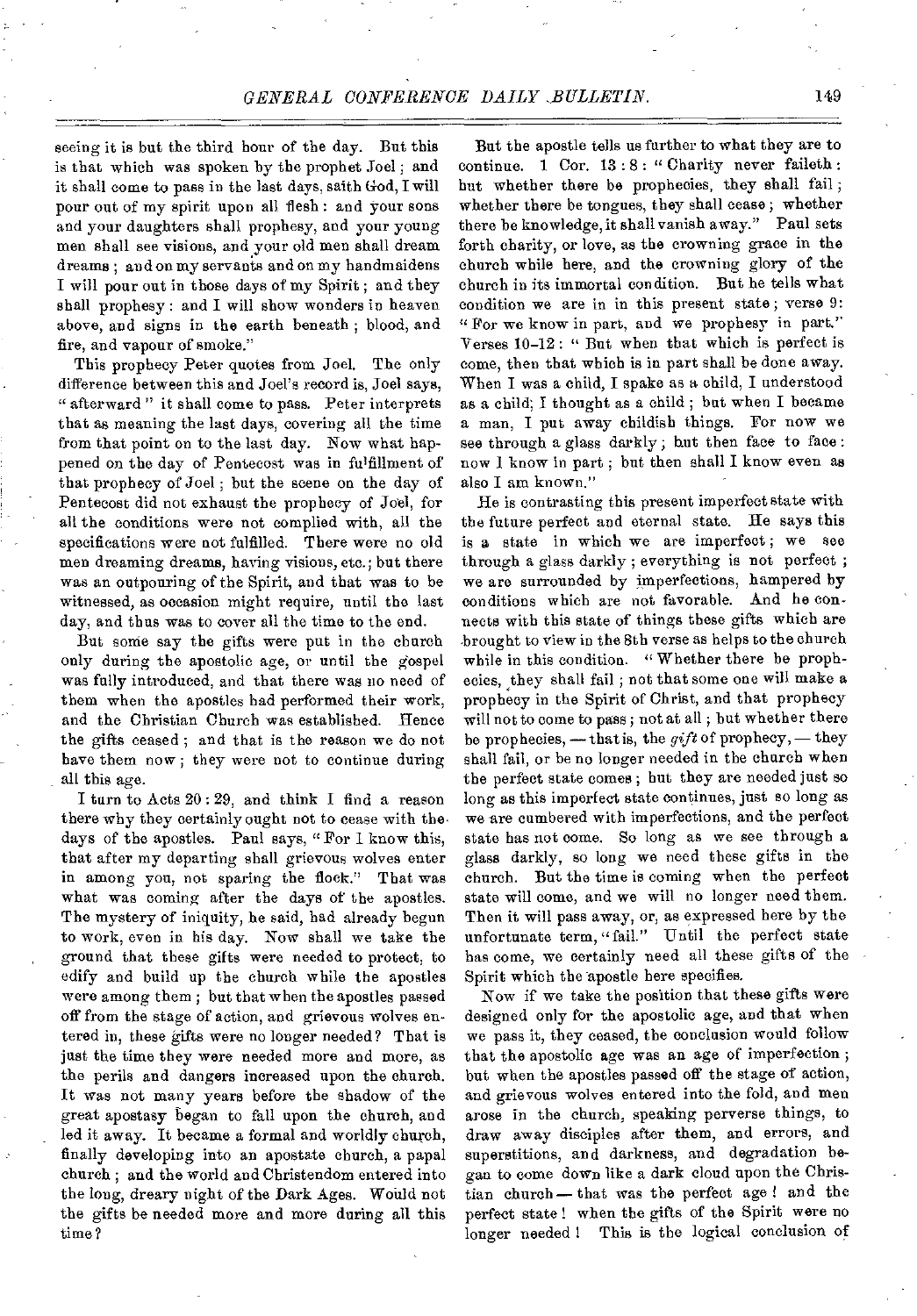that argument which says that the gifts must be confined to the apostolic age, and were not needed in subsequent time.

We go back to the statement of Peter in Acts 2, where he makes an expression which defines just how long these gifts were to continue. He says the outpouring of the Holy Spirit was in fulfillment of the prophecy of Joel ; it was also in fulfillment of that promise of Christ that he would send upon them the promise of the Father, or grant them the Holy Spirit, the Comforter. But the promise of Christ was not exhausted by that seene on the day of Pentecost, any more than the prophecy of Joel was ex hansted then; for Peter continues in verses 38, 39, "Repent, and be baptized every one of you in the name of Jesus Christ for the remission of sins, and ye shall receive the gift of the Holy Ghost. For the promise is unto you, and to your children, and to all that are afar off, even as many as the Lord our God shall call." As long as mercy calls, salvation is offered, and the work of grace goes on among men, so long that promise continues to his people. The promise is still to the church.

This certainly shows that this work of the Spirit was designed to be enjoyed in the church, not only in its ordinary operations, but in its extraordinary manifestations, throughout *the* Christian era, through all the then future ages to the end of time. Why have they not continued with the Christian ehurch? The first great reason that occurs to my mind is that the Christian church put up a fence and barred them out ; for, when the apostasy began to come into the church, the church made a creed ; and a creed and the gifts of the Spirit can not dwell together. But God has had a church, although it has been in obscurity, in the wilderness ; nevertheless wherever that church comes to light, here and there through the ages of the Christian era, there also come to light these blessed operations of the Holy Spirit of God in their midst. But this operation of the Spirit is to - appear particularly in the last days.

I will now turn to a prophecy which proves this. In Rev. 12 : 17 is found language with which you are all familiar : " And the dragon was wroth with the woman, and went to make war with the remnant of her seed, which keep the commandments of God, and have the testimony of Jesus Christ." As "the woman" is a symbol of the church, the seed of the woman is the number of believers in any generation, and "the remnant of her seed " means of course the last generation of the church. Here is a positive prophecy that the last church will be characterized by this special feature, they will have the testimony of Jesus Christ. But what is the testimony of Jesus Christ? Rev. 19:10: "For the testimony of Jesus is the spirit of prophecy."

Some are disposed to read this passage in this way : "The testimony of Jesus is the spirit of *the* proph- ecy," and so try to confine it to the book of Revelation ; but I think Paul answers that position in a scripture already referred to, namely, 1 Cor. 1 : 5 : " That in everything ye are enriched by him, in all utterance, and in all knowledge, even as the *testimony of Christ* was confirmed in you : so that ye come behind in no *gift."* Paul speaks of the testimony of Christ while writing to the Corinthians in the year 59. He did not know that the book of Revelation was to be written, nor what the angel would say to John on that occasion ; and yet be uses the very same term, "The testimony of Jesus," and connects 'it with the gifts. So this proves that that is a designation which applies to the work of the Spirit in general, not to the book of Revelation in particular: "The testimony of Jesus is the spirit of prophecy."

We believe that we are fulfilling this seripture; that we have reached this time. The proclamation called the third angel's message, is being given, as set forth in Revelation 14th chapter, where John says, "Here is the patience of the saints; here are they that keep the commandments of God, and the faith of Jesus." The faith of Jesus embraces the very *thing* spoken of in Rev. 12 :17. That is a characteristic of the last generation of the church, and the testimony of Jesus is the spirit of prophecy.

I refer a moment more to the testimony of Paul in Eph. 4: 11 : "He gave some, apostles, and some, prophets ; and some, evangelists ; and some, pastors and teachers." Now all men admit that some of these agencies and ministries still exist in the church. If some exist, why not all of them? Is the great spiritual tree which God planted in his church, to be, when we reach the end, blighted, marred, and torn, some of its branches gone, and the tree appear as if ahout to die? Is that to be its eondition when we reach the end?  $-$  By no means. I believe it will be a full tree, with all its branches, with all the gifts in the church, with all these agencies in operation among God's people ; for there never has been a time when the specifications of verse 13 have been fully met. That condition was not reached in the days of the apostles ; for this prophecy was given with reference to the future, - a prophecy, I believe it is, for the last days, and for the last church ; and certainly the only possibility of its fulfillment now lies right before us, when the church, gathered from all nations of the earth, comes up complete on every gospel reform, with the superstitions and errors of the past ages thrown aside and cast away. shining forth fair as the moon, clear as the sun, and terrible as an army with banners,— a church coming forth prepared to meet her Lord as he deseends in the elouds of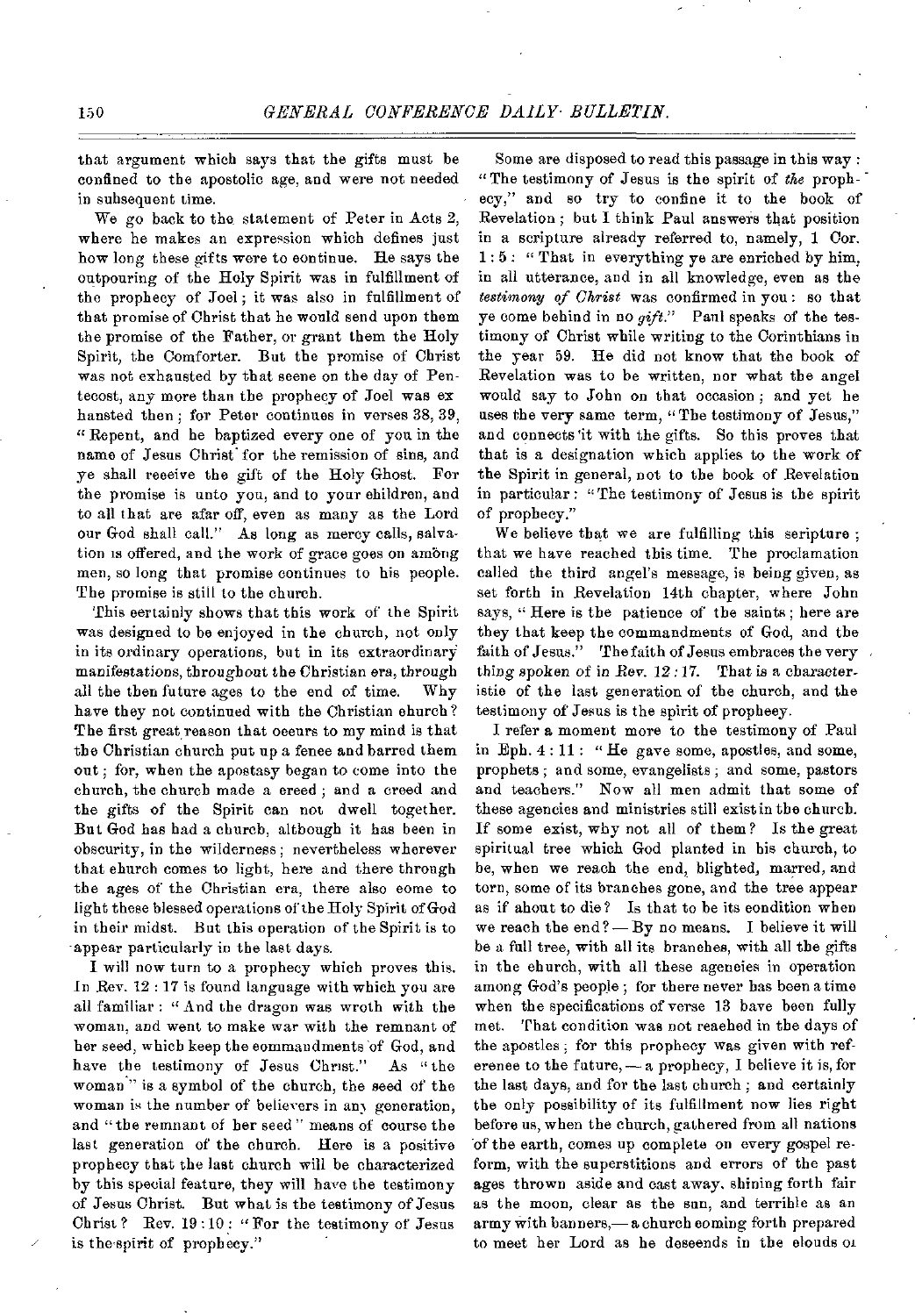heaven. Such, I believe, will be the church of the last days ; and such will be its condition when it is filled with the knowledge of the Son of God, and has reached the measure of the stature of the fullness of 'Christ. I look for that church. Do you want to be members of such a church ? I do.

Well, says one, if you have reached the fulfillment of this prophecy, which demands the testimony of Jesus Christ, or the spirit of prophecy in its midst' where is the spirit of prophecy? I am speaking to a people to-day most, if not all, of whom know very well where it is, and how it is connected with this work. It is set forth in what is known in-our literature as "The Testimonies for the Church," "The Spirit of Prophecy," " Great Controversy," and works of that nature. What is our relation to this ? Our relation to it is our relation to something which arose with this work, which has gone right forward with it, side by side, which has interwoven itself into and through it and all about it, from the day this message began until this present hour.

We go back to the great disappointment in 1844, when the Adventist body was thrown in such a state of doubt and uncertainty. What was it that led a people out of that chaos and on to a further path of truth, and knowledge, and light? Within a few weeks after that disappointment, and while the honest in heart were waiting in patience to see what God's good providence would do for them, light came forth on the great subject of the sanctuary. This opened before us a vast new field of light and truth ; and the spirit of prophecy began its work also right there and then to warn the church against giving up the truth of the past. And so light on the sanctuary and the gift of the spirit of prophecy, hand in hand, came forth to lead this people forward into a large field of further light and knowledge and, truth, to prepare for the coming of the Son of man.

And when the first members which began to form a nucleus of this work, and to rally around the standard of truth, came together, they came with almost as many different views on some points as there were individuals that composed the company, —each one pressing his own individual ideas. Then the value of the spirit of prophecy in connection with this work, again appeared. It pointed out the right course to pursue. And what was it? It was that the brethren should sink all their minor differences and their peculiarities of lesser importance, and unite in the one great movement of the third angel's message. These examples are merely an index of what it has done all the way along, - guarding against giving up the truths of the past, and pointing the way to light and truth in the future.

I have in my possession a letter that I received

only two days ago, from a Disciple minister in Iowa, who propounds some questions, on the very points we are considering, an answer to which may be an answer to the same queries in other minds. I therefore take occasion to answer them here. He says : " For the information of myself and others, I very much desire an answer, in the columns of your paper, to the following questions : —

(1.) Does the Seventh-day Adventist Church believe the so-called Testimonies and writings of Mrs. R G. White to be revelations from God ?

We believe these writings are a manifestation of the spirit of prophecy ; and just as much as anything that comes from God's spirit would be a "revelation from God," just so much these are a revelation from God. If they are the work of the Spirit, then we leave every man who believes in the Spirit; to put his own estimate upon them.

(2.) If the foregoing question be answered in the affirmative, then I inquire, upon what ground do you accept her writings to be a revelation from God?

We accept her work to be one of the gifts of the Spirit placed in the church, because it complies with every condition upon which those gifts were to be given ; and it bears every mark by which such a work is to be tested ; it teaches the right doctrine ; it is in accordance with the Word of God, and with what the Lord says he would put in the church, and would give his people. It leads to God, to Christ, to the Holy Spirit, to holiness of heart, to the highest standard of morality and holy living that can be found even in the Scriptures themselves.

(3.) Has Mrs. E. G. White ever performed any miracles in support of her claims ?

That shows the misconception under which people seem to labor in reference to this matter. The gifts of the Spirit are not placed in the church to be sustained by other miracles as an evidence of their genuineness. The gifts themselves are their own evidence. Suppose one who has the gift of healing, restores a brother to health. Would it not be very strange for some one to come up and ask him to work a miracle to prove that he had healed that man ? If the man is healed, that fact declares itself: It is its own evidence. Suppose one has a vision ; how could we demand that he work a miracle to show that he had had a vision ? How could that prove it ? If one has a gift of the Spirit, that gift will manifest itself. The gifts are their own miracles.

When we refer to Rev. 12:17, and claim that the remnant church is now being developed, and the gift of prophecy is in the church, some ask if this gift is "in the church," why is it not more general? How we can claim that this gift of the Spirit is in the church, when it is confined to one individual? In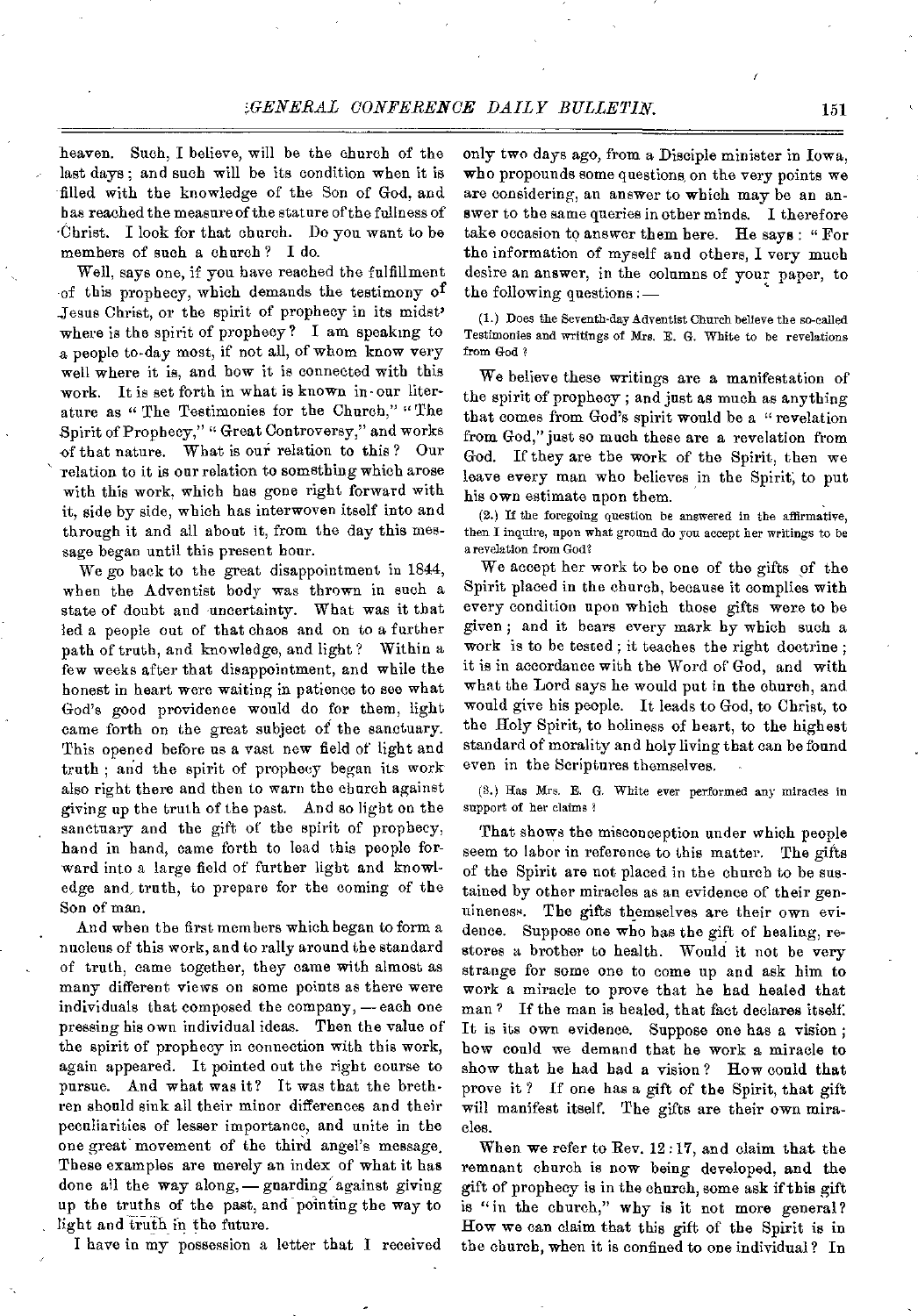answer to that, I call attention to what Paul says in 1 Cor. 12 : 29 : " Are *all* apostles? are *all* prophets ? are *all* teachers ? are *all* workers of miracles ? "— as much as to say that these gifts being placed in the church, does not mean that *every one* in the church will have them in exercise. Well, then, how many must have them in exercise before it can be said that the gifts are "in the church"? Can you run it down to twenty-five? twenty? fifteen? ten? five? four? three? two? Brethren, if just *one* appears, is not it "in the church "? All are not apostles; but if there is one in the church, that office is in the church. All do not have the spirit of prophecy. If one has it, is not it "in the church"? Where are you going to draw the line as to numbers? The apostle says that we will not all have it ; that is tantamount to saying that if any one has it, it is in the church. The idea taught is that if the operation of the Spirit is manifested in connection with that church, then it is in fulfillment of the promise that God hath placed that in the church ; that is, the church has it. And so we have what is mentioned here in the 12th of Revelation, as a characteristic of the last church.

Another point : Some are disposed to look at this passage from the standpoint of the war that is to be made upon the remnant because they keep the commandments of God, and have the testimony of Jesus Christ, And there will of course be opposition. There is opposition by the powers of darkness to every manifestation of the Spirit, and the true work of the gospel in the church. They called the Master of the house Beelzebub, and said he had a devil. Will they not say the same of his servants? And so from this point of view, some spend their time deprecating the necessity of the coming conflict. I take more pleasure in looking at it from another standpoint ; and that is, that the church of God in the last days is coming to the front. The dragon does not get wroth over trifles ; the dragon does not get wroth over a dead church; the dragon does not get wroth over that which is of no consequence, and is doing nothing in its aggressive work on the dominions of the powers of darkness.

What, then, does the scripture declare? It declares this : that in the last days the church of God will stand forth in the power of the Master ; and it will bear two grand characteristics : it will keep the commandments of God, it will obey him, it will have his law written in their hearts; it will have another feature, —it will have the gifts of the Spirit in operation in its midst. And these two features are the objects which excite the wrath and opposition of those who are in darkness and in error.

And I rejoice in the fact that such a church is now being brought out. We have come to this time ; this people meet all the essential specifications ; we can

prove our identity ; we keep the commandments of God and have the testimony of Jesus Christ, the spirit of prophecy, in our midst. It is this that is, more than anything else, stirring up the opposition of those who oppose this work.

Men tell us that we are led by visions, and that we do not know anything, and do not believe anything, except what the visions tell us. They say, " You keep the Sabbath because the visions say the seventh day is the Sabbath ; and you believe that the Lord is coming, because the visions say the Lord is coming. It is all visions?'

Now if that is so, and this work has been going on more than forty six years, not in private, but before the world, if it is only a human work, is it not a little wonderful that such an agency should be able to operate for all these years and never contradict itself, and never lead the church into confusion, but always onward and upward into true light and greater liberty? Those who say so, certainly pay one the highest compliments they could pay to this work in the church.

But when we come to the Scriptures and show that every one of the doctrines we hold is sustained by them, then they turn around and say, " Oh, you get out your theory yourselves, and then the visions come along and confirm it," and that shows that they are only human. We cannot induce them, for some reason, to determine which of these positions they will take. We would like to have them decide one way or the other. At one time, we are all led by the visions ; and therefore are mere dupes ; and the next moment we make our theories, and the visions follow on to sustain them ; and therefore they are only human. Now if that is all there is to the visions, and they are such a helpless, innocent, and simple thing as this, that they can go only where somebody has gone before, what is the use of these people being so very much stirred up, and being so bitter against them? What is the danger of the visions ? When they will decide on their position, we will meet them where they are.

With this reference to Rev. 12:17, bringing out these characteristics of the last church,  $\rightarrow$  the commandments of God and the testimony of Jesus Christ,— I close my presentation of this subject for this morning. What I have proved it is not perhaps for me to say; it is for you to judge. What I have attempted to prove, allow me briefly to  $state:$ 

1. That the doctrine of spiritual gifts is treated in the Scriptures as a most important doctrine ; prophets and apostles and our Lord himself have all testified concerning it.

2. That the gifts of the Spirit are the varied extraordinary manifestations of the Holy Spirit, that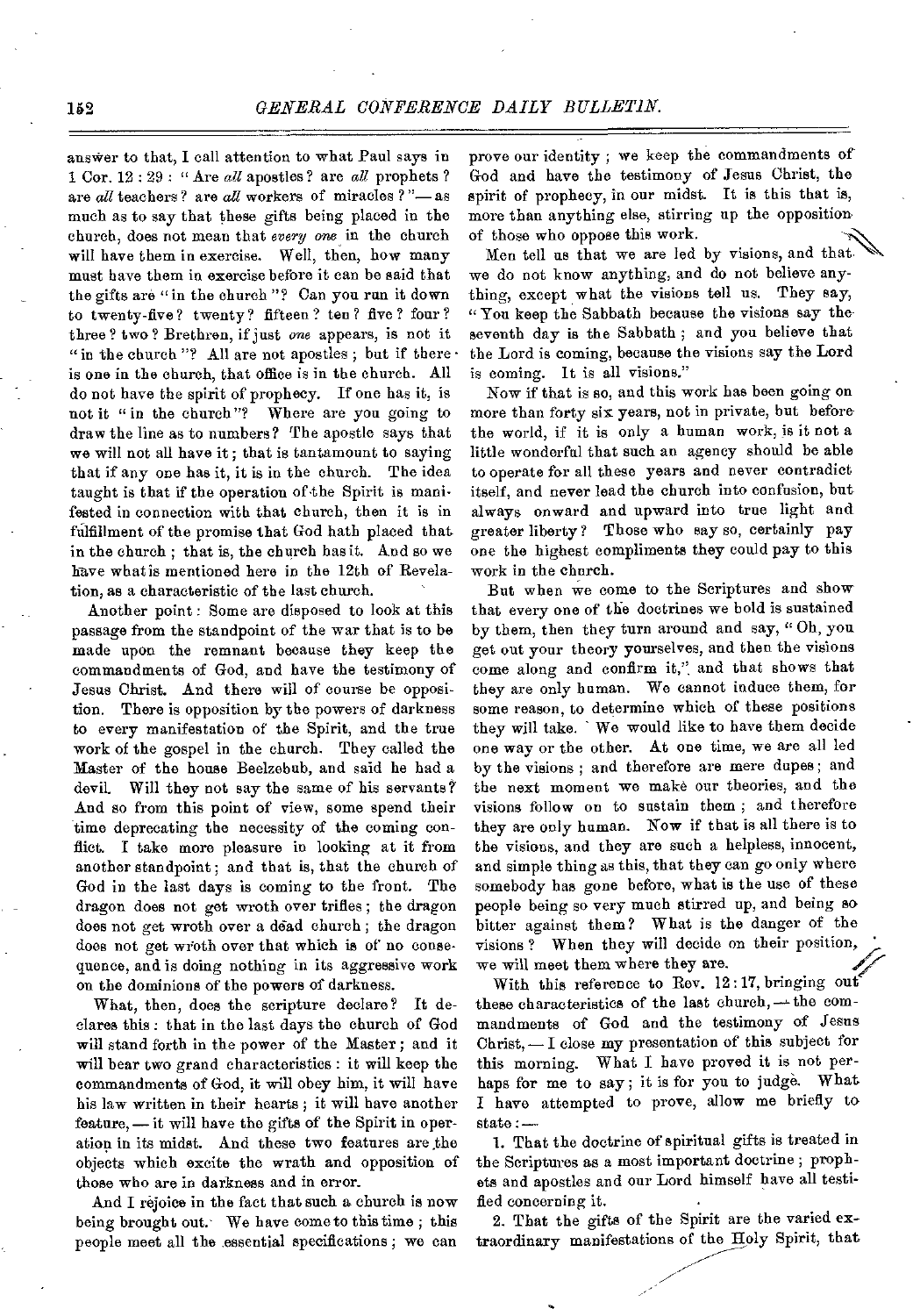divine agency which has to do with all things, and the communion of which all must enjoy who would be Christ's followers here, or have any part in the eternal life which he has promised to his people hereafter. Rom. 8 :9-11.

3. That these "diversities of gifts"  $(1 \text{ Cor. } 12:4)$ include the personal agencies of apostles, prophets, evangelists, pastors, teachers, helps and governments, and the operation of the Spirit, in imparting wisdom, knowledge, faith, the power to heal, to work miracles, to prophesy, to discern spirits, to speak with divers kinds of tongues, and to interpret what is thus spoken with tongues. 1 Cor.  $12:8-10$ ,  $28$ ; Eph. 4:11.

4. That these gifts were formally and emphatically set in the church, by Christ after he ascended to his Father (Eph.  $4:8-11$ ; 1 Cor.  $12:28$ ), and can only be taken out of the church by the same power. The church by apostasy can of course so " quench" the Spirit, as to enjoy none of its sacred influence ; but the *privilege* of its presence and operation God has never withdrawn from the church.

5. That a multitude of other scriptures corroborate these propositions laid down by the apostle Paul.

6. That there is to be a great revival of the operation of the Spirit of God in the line of the gifts, in the last days. Joel 2 : 28-31 ; Acts 2 : 16-20 ; 1 Thess. 5 : 4,19, 20.

7. That these gifts of the spirit, are embraced in the "promise of the Father" to the followers of Christ (John 14 :16, 26), and included in the great commission of Christ to his ministers. Matt. 28 : 19, 20 ; Mark 16 :15,19 ; Luke 24 : 49.

8. That these promises reach "to the end of the world" (Matt. 28 : 20), and are for all who will ever be called by the gospel of Jesus Christ. Acts 2: 38, 39.

9. That the gifts, which are embraced in "the faith of Jesus" (Rev. 14:12), especially the testimony of Jesus, which is the "spirit of prophecy" (Rev. 19 : 10), are to be a characteristic of the last church at the close of time. Rev. 12 : 17.

10. That we have reached the last days and the last generation, and the last church is being called out by the third *angel's* message.

11. That this church has from its beginning had the gift of prophecy in its midst, a living voice to counsel, admonish, and instruct in regard to present duty amid the perils *of* the way.

12. That what is received through this gift should be accepted, cherished, and obeyed, if we would be prepared for a greater diversity in the operations of the spirit, in the restoration of all the gifts, and for the larger outpouring of the Spirit upon the church, when it receives the refreshing (Acts 3 :19-21), the early and the latter rain (James 5 : 7, 8), as it comes

to the close of its experience and its work in this world, not far hence.

#### GENERAL CONFERENCE PROCEEDINGS.

#### THIRTEENTH MEETING.

As it had been previously announced that Sister White would occupy the time at  $10:30$ , a very large audience was assembled at the time for the opening of the meeting. Prayer was offered by Elder A. T. Jones. After the reading of the minutes, the Conference adjourned to 10:30 A. M., Wednesday, March 16.

Sister White bore a very earnest and impressive testimony, a synopsis of which will appear in a future number of the BULLETIN.

# PROCEEDINGS OF THE INTERNATIONAL SABBATH-SCHOOL ASSOCIATION.

#### THIRD MEETING.

THE third meeting of the session was held Tuesday, March 17, at 3 r. M. Elder A. E. Place offered prayer. The Committee on Auditing reported as follows : —

This is to certify that we have very carefully examined the books of the treasurer of the International Sabbath-school Association, and find them neatly kept, and correctly so, according to our best knowledge and belief.

W. H. EDWARDS, T. A. KILGORE, *Committee.*  H. LINDSAY,

The Committee on Constitution and Future Work submitted the following report : —

#### CONSTITUTION.

#### ARTICLE I-NAME.

This organization shall be known as the International Sabbathschool Association of Seventh-day Adventists.

#### ARTICLE II.— OBSECT.

The object of this Association shall be to unify and extend the Sabbath-school work of the Seventh-day Adventist denomination throughout the world.

#### ARTICLE III.- MEMBERSHIP.

SECTION 1. This Association shall be composed of all the Sabbath-school associations and Sabbath-schools outside of these associations, which have been properly organized, and that shall report quarterly to this body.

SEC. 2. The legal voters of this Association shall be as follows: All accredited ministers and licentiates, and all members and workers from any Sabbath-school association present at any regular meeting of this Association.

#### ARTICLE IV. — OFFICERS.

SECTION 1. The officers of this Association shall consist of a President, a Vice-President, a Secretary, a Treasurer, a Corresponding Secretary, and an Executive Board of nine, of which the President and Vice-President shall be members.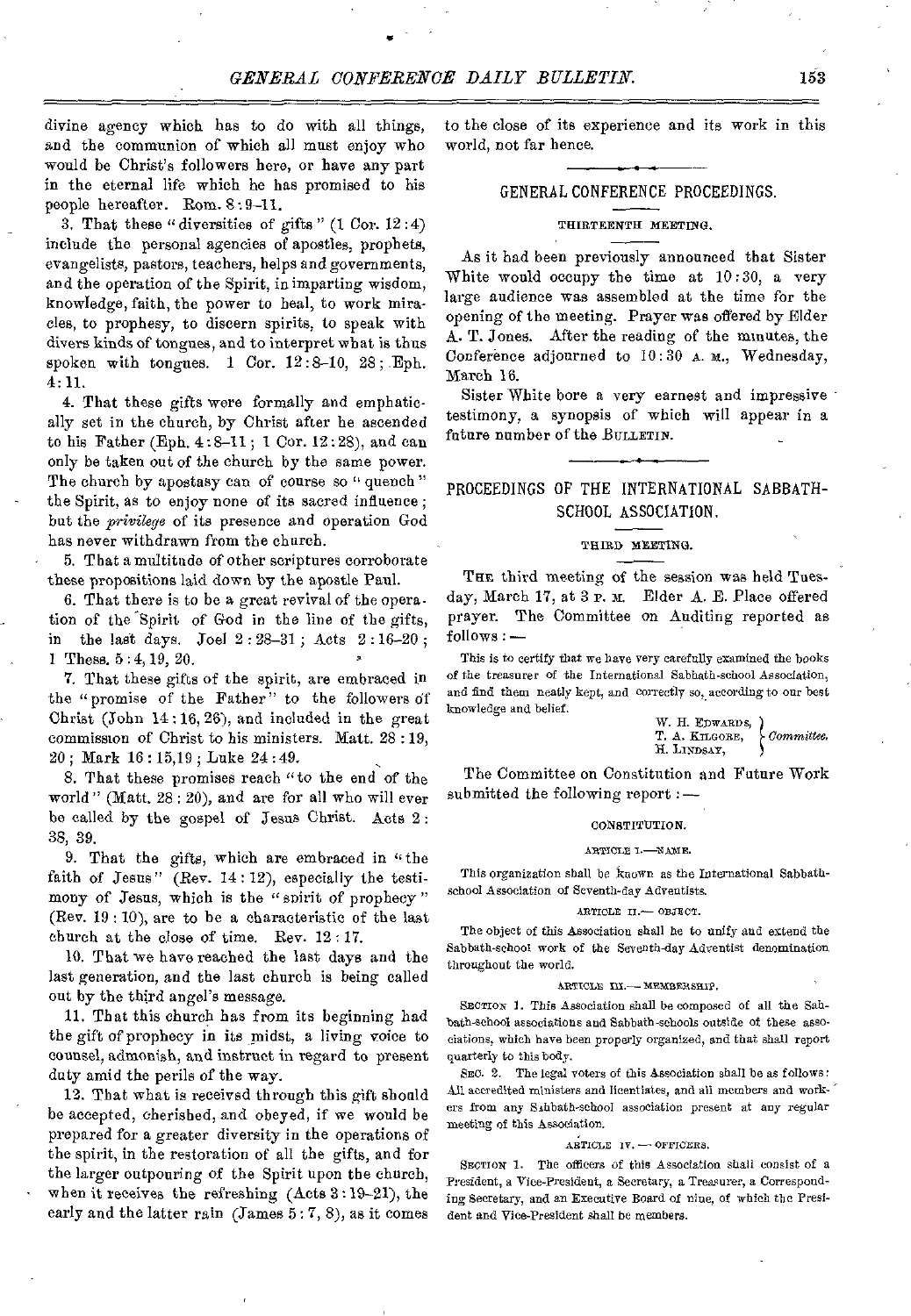SEC. 2. These officers shall be elected at the regular sessions of the Association, and shall hold their office for the term of two years, or until their successors are elected, and appear to enter upon their duties.

Ste. 3. The secretaries of all associations outside of the United States shall be considered Corresponding Secretaries of this Association.

Ste. 4. The presidents of all associations outside of the United States shall be considered as honorary Vice-Presidents of this Association, and entitled to take part in the deliberations of the Executive Board, whenever present at its *meetings.* 

#### ARTICLE V. -- SESSIONS.

This Association shall hold a regular session every alternate year, in connection with the regular session of *the* General Conference of Seventh-day Adventists.

ARTICLE VI.  $\rightarrow$  DUTIES OF THE PRESIDENT.

SECTION 1. The duties of the president shall be to take the general oversight of the work of the Association, to preside at all *meetings of* the Association and *of the* Executive *Board, and* to call special meetings thereof.

The Vice-President, in the absence of the President, shall perform the duties of that office.

ARTICLE VII. - DUTIES OF THE SECRETARY AND TREASURER.

SECTION 1. The duties of the Secretary shall be, (1) To record the proceedings of the Association, and to present a yearly summary of the same at the annual meeting; (2) To present such other summary reports as may from time to time be ordered; (3) To make reports at such other times as may be ordered.

SEC. 2. The duties of the Corresponding Secretary shall be to advance by correspondence the interests of the Sabbath-school Association in all parts of the world, and to give isolated schools and associations such instruction as shall enable them to act in harmony with the body.

SEC. 3. The duties of the Treasurer of this Association shall be to receive and hold all moneys belonging to the Association, giving receipts therefor, and paying out the same as the Association or Executive Board may direct, through the written order of the President.

#### ARTICLE VIM-DUTIES *OF THE EXECUTIVE* BOARD.

The functions of the Executive Board shall be, (I..) To represent this Association when not in session assembled, to execute all its recommendations and orders, and to fill all vacancies which may occur from death or otherwise; (2.) To assist, either personally or by authorized agents, in organizing and conducting Sabbath-schools, Sabbath-school associations, and Sabbath-school conventions; (3.) To induce those possessing the requisite ability and having a heart in the work, to write in the interest of Bible study and proper Sabbath-school instruction, and to secure the publication and distribution of needed Sabbath-school literature, and to provide suitable *lessons for all divisions of* the Sabbath-school; (4.) To make all necessary provisions for rendering the sessions of this Association interesting and profitable, and, in general, to labor to make our Sabbath-schools efficient in preparing their members to be fruitful workers in the grand mission of the third angel's message.

#### $ARTICLE IX. \longrightarrow FUNDS.$

The funds for defraying the expenses of this Association shall be obtained by the tithes from the State Associations, and by contributions and donations.

#### $ARTICLE X.$  - AMENDMENTS.

*This Constitution* may be altered *or amended by* a two-thirds vote of the members present at any regular meeting.

The report of the Committee on Nominations was called up, but by request of the chairman of the committee, it was *deferred.* 

The report of the Committee on Resolutions was taken up, and on motion to adopt, was opened for discussion.

Resolution one called out remarks from Elder 0. A. Olsen. He thought the Sabbath-school work was a cause in which a great variety of talent could be employed. It was truly a missionary cause. This was shown by the building of the ship "Pitcairn."

Much has been said about our dearth of laborers. This is not a question remote from our Sabbathschools, for our Sabbath-schools are where our childred should be converted and fitted for the bearing of responsibilities in connection with the *message.* 

Elder Durland said that although the increase in membership was encouraging, when we compared the membership of the Sabbath-school with the membership of the church, we would find there was still room for the membership to *increase* even among our own people. The great need to-day is that of more consecrated teachers and workers.

Elder Holser said that if any should be thankful for the prosperity of the Sabbath-school work, it was the Central European field, where the truth had been established in part by the liberality of the schools.

Elders Loughborough and Underwood also made remarks urging upon all deeper consecration, and a feeling of individual responsibility in the Sabbathschool work.

By suggestion of Elder Durland, and consent of the Association, the words, " the past year " were added onto resolution two.

Resolution three called out remarks from Elder R. S. Owen, of Canada, who spoke of the high esteem in which Brother Martin was held, and the earnest, efficient work he had done for the association of which he was president.

The question was raised on resolution four as to whether ministers who were visiting from school to school should report and donate to the State school, or to the school at which they might be present. This called out some discussion, the prevailing sentiment expressed being that they should donate to the church schools at such times.

It was moved to amend the resolution by inserting the words "ministers and canvassers," so that the resolution would read, " To secure the enrollment of every isolated Sabbath-keeper, minister, and canvasser in its territory."

Much discussion followed, in which the merits of both sides were quite fully brought out. The amendment was finally lost.

The president said he hoped none would get the idea that the State school was an experiment. It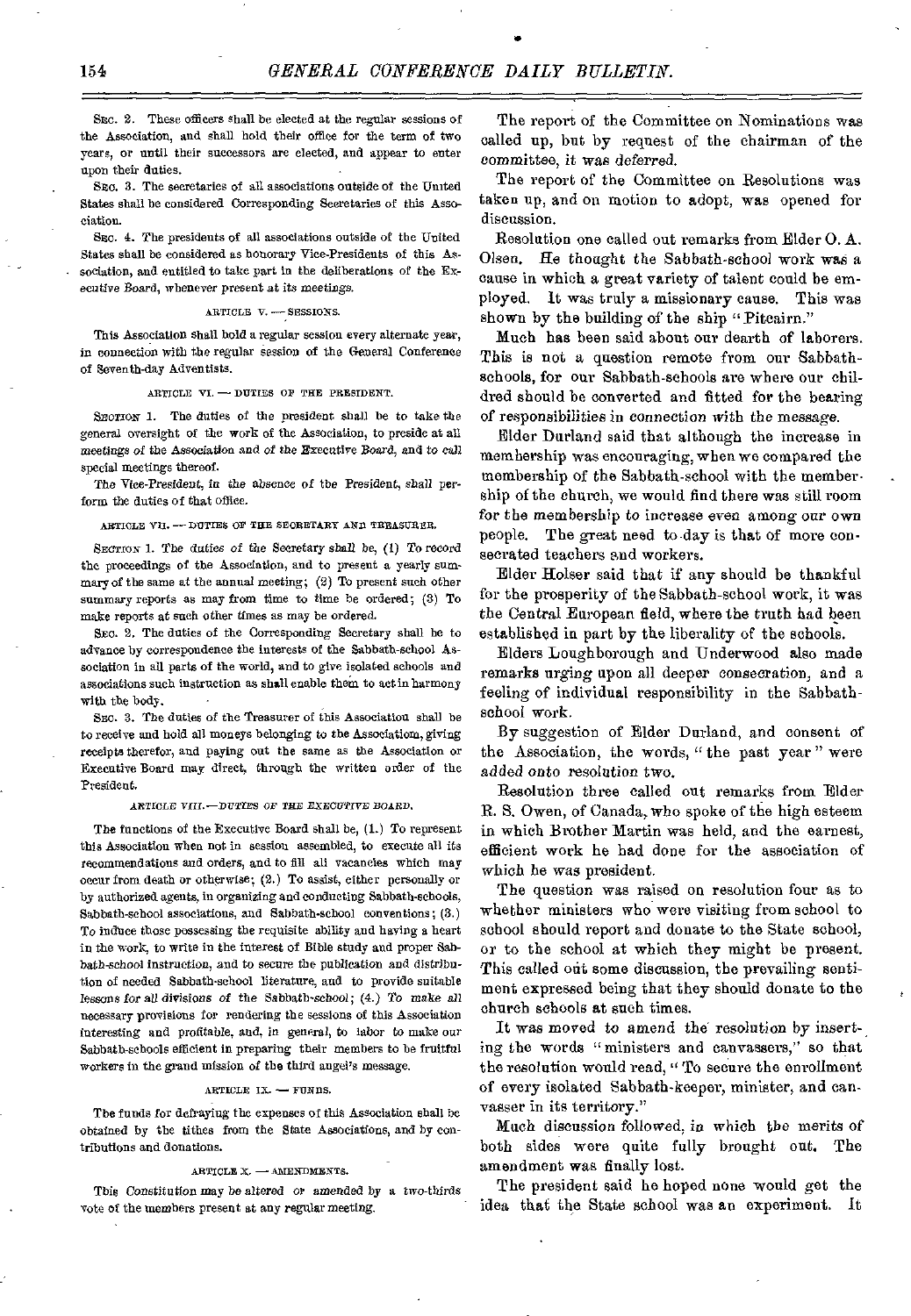had already proved a success,— a means of communication with isolated Sabbath-keepers, and thus a means of encouragment.

Elder Durland said it was not the design of resolution six to effect a radical change in the Sabbath schools. The change should be made carefully and judiciously. Should the resolution be carried out, our lessons in the future could be arranged to meet its provisions. The report was adopted, resolution three being acted upon separately.

The Committee on Resolutions further reported as follows : —

#### OFFERINGS.

*Whereas,* There is a regular course of instruction in the *Home Missionary,* on foreign missions, wherein some particular mission field is taken up each month; therefore, —

*1. Resolved,* That we recommend that all our Sabbath-schools make these missions their study, and give their offerings each month to the field then under consideration.

#### THE WORKER.

*2. Resolved,* That the *Sabbath-school Worker* be furnished to schools in clubs, at the same club-rates as *Our Little Friend.* 

#### THE YOUNG PEOPLE'S LIBRARY.

*Whereas,* There has been a lack of suitable books for Sabbathschool libraries ; and,—

*Whereas,* The Pacific Press is now issuing a series of books, known as " The Young People's Library," which meets this want; therefore,-

8. *Resolved,* That we recommend that all our schools purchase these books for their libraries.

*Whereas,* There is urgent necessity that our people come more and more to consider Sabbath-school work as synonymous with Bible study; and, *—* 

*Whereas,* The General Conference has voted to hold a special Bible school in each of the General Conference districts, which Sabbath-school workers are requested to attend; therefore, —

*4. Resolved,* That we urge not only that State Sabbath-school workers attend these Bible schools, but also that they in turn do all in their power to encourage as general an attendance as possible of officers and teachers in the various local Sabbath-schools, believing that in this way more than in any other the real interests of the Sabbath-school work may be advanced.

*Whereas,* The present duties already demand much study and labor by all of the State and provincial secretaries ; and, *—* 

*Whereas,* the recent organization of State schools will demand much additional labor and earnest work by the aforesaid secretaries ; therefore, —

*5. Resolved,* That we recommend each State Conference to carefully consider the faithful labors of their Sabbath-school secretaries, and that they receive some remuneration for their faithful and earnest labors.

By vote the following resolution offered by Elder M. C. Wilcox, was ordered printed in the BULLETIN:—

Resolved, That we adopt the same subjects for our lessons for 1892, that are to be used by the International Sunday-schools for the same year.

The meeting adjourned to meet Sunday, March 22, at 9 A. M.

# BIBLE STUDY.

# LETTER TO THE ROMANS.- NO. 10.

## BY ELDER E. J. WAGGONER.

THE sixth chapter of Romans commences with a continuation of the argument that is contained in the fifth chapter. That argument is that the life of Christ is given to us for our justification. Grace reigns through righteousness unto eternal life, by Jesus Christ our Lord. Grace is favor, and the psalmist tells us that in his favor there is life; and so "being justified freely by his grace," is simply the bestowal of the life of Christ upon us. That life is a sinless life. Christ in us obeys, and by his obedience we are made righteous.

" What shall we say then? Shall we continue in sin, that grace may abound? God forbid. How shall we, that are dead to sin, live any longer therein? Know ye not that so many of us as were baptized unto Jesus Christ were baptized unto his death? Therefore we are buried with him by baptism unto death: that like as Christ was raised up from the dead by the glory of the Father, even so we also should walk in newness of life. For if we have been planted together in the likeness of his death, we shall be also in the likeness of his resurrection."

Now this chapter shows us how we make the connection with Christ, and what that connection does for us. In the preceding chapter we learned that judgment had passed upon all men unto condemnation, and that the sentence of death had gone forth upon every man in this world. The death sentence has been pronounced, and death works in men. Why does death work in men? What is the peculiar power of death? It is sin ! " The sting of death is sin." Therefore sin working in men is simply death working in them. Men who are sinners are stung by death. Death is in then already, and it is carrying on its work in them, and it is only a matter of time till it shall hold them in its grasp forever. But while probation is continued, there is a possibility that men may escape that sting, and the execution of that penalty. Nevertheless God must be just, even while he is the justifier of them that believe on him. Sentence of death has been pronounced upon every man, and that sentence will be executed. Every man must die, because that all men have sinned.

But there is given to every man a choice as to when he will die. Christ died for all men. We can acknowledge his death, and die in him, and thus get his life ; or on the other hand we may, if we wish, refuse to acknowledge him, and die in ourselves. *But die we must.* Death has passed upon all men, and all men must die. The life of every man is forfeited, of ourselves we have no life at all.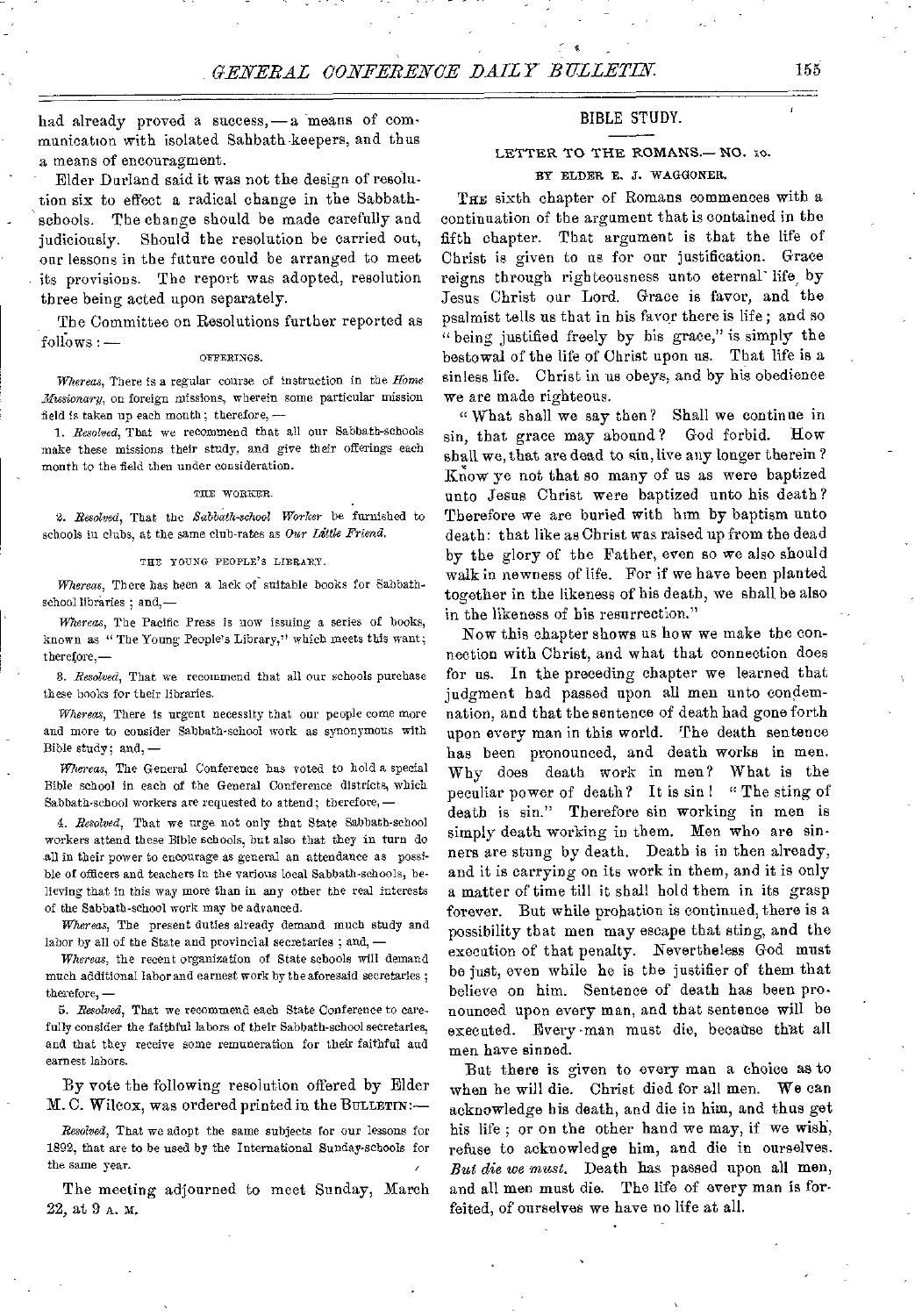The Scripture plainly says, " He that hath not the Son of God hath not life." 1 John 5 : 12. Now seeing that we are in that condition, when death claims her forfeit, what are we going to do? Do n't you see that we are left lifeless. If I owe a thousand dollars, and I have just exactly a thousand dollars in my possession, when I pay that debt, I am left penniless, am I not? So it is with this life of ours. We all have a life here in our possession, but it does not belong to us. *It is forfeited to the law.* It does not belong to us at all. When the law exacts that forfeit, and that life of ours is gone, than there is nothing *left* to us but eternal death.

But Christ, the Son of God, has so much life in himself, that he can give life to every man and still have as much life left. He was not under any obligation to come to earth and go through the experience that he did. He had glory in heaven; • he had the adoration of all the angels; be had riches and power : but he left them all, and even emptied himself of his glory and his honor ; came to earth as a poor man, took upon himself the form of a servant. and was made in all things like unto those whom he came to save.

He worked out righteousness here in the flesh, What did he do it for? For himself? No, he did not have any need of it. He had riches to begin with. He bad everything that he could have when he was in heaven. But here on earth, as a man, he worked out righteousness and eternal redemption *that he might give them to us.* That is the sole reason that brought him into the world. He has all that righteousness he wrought out here, and be will and does give it to men. So he paid the penalty of the law,— for himself ? No ! He had no sin, consequently the law had no claim upon him.

In the second letter to the Corinthians, chapter five, and verse twenty-one, the apostle Paul says : "For he hath made him to be sin for us, who knew no sin ; that we might be made the righteousness of God in him." So it was that he suffered the penalty, not for himself, but for us. When we by faith lay hold on Christ, and become united with him, so that we *are* identified with him, then we have that life which he has to bestow.

But pay the penalty, suffer the forfeit, we must ; for the law will exact the forfeit.' But as I said before, we have the choice as to whether we will wait, and let the law take the forfeit from us, at a time when we will have nothing left *after it* is *gone, or*  whether we will give over the forfeited life when we can take the life of Christ, and have it left after we have paid the forfeit.

Now how do we get hold of Christ? How do we get the benefit of that righteous life of his ?—It is in the act of death. At what point is it that we touch

Christ, and make the connection? At what point in the ministry of Christ is it that he touches us, and effects the union ?—It is at the lowest possible point where man can be touched, and that is death. In all points he is made like his brethren, so he takes the very lowest of these,— the point of death,— and there it is, when we are actually dead, that we step into Christ.

The ceremony of baptism is simply the symbol of Christ's death and resurrection. Says Paul, in Gal. 3 : 27, "For as many of you as have been baptized into Christ, have put on Christ." In Romans he says : "As many of us as were baptized into Jesus Christ, were baptized into his death." But if we died with Christ, we are bound and certain to live again ; for Christ is alive. Here we can forcibly apply the words of Peter in Acts 2 : 24 : " Whom God bath raised up, having loosed the pains of death : *because it was not possible that he should be holden of it."* It was utterly impossible that death should hold Christ. Therefore if we die with him, and in our death are united with him, *we shall also live with him.* The great thought around which the whole Bible clusters, is death and resurrection with Christ. If WE DIE WITH HIM, WE SHALL LIVE AGAIN.

We die with him,— when? Now! When we ac-ا مي `knowledge our life forfeited, and give up all claims to that life, and everything that is connected with it, that very moment we die with Christ. Now what is this giving up of our life ? Life stands for everything that a man has. It stands for everything that pertains to life. What is it, then, that pertains to the life that we naturally have in ourselves ? It is sin ! It is the lust of the flesh, and the lust of the eyes, and the pride of life. It is envy, malice, evil speaking, evil thinking,—all these things make up the natural life, because we see that every man that has the natural life, has these things. They are a part of his life. They enter into the life of every man on earth.

When we come to that place where we see that we have those things, and are ready to give them up, and pay the forfeit, then it is that we can die with Christ, and take his sinless life in their stead. In vielding up that life of ours, we give up all these things, and when they are all given up, then we are dead with Christ. But just as surely as we give them up and die with Christ, just so surely must we be raised again, for *Christ is risen,* and we then walk in *newness of life.* That new *life,—that* newness of life which we have, is the life of Christ, and it is a SINLESS LIFE. Knowing this, "that our old man is crucified with him, that the *body of sin might be destroyed, that henceforth we might not serve sin."* 

Here is the secret of all missionary effort. Whe a man comes to the point, where in very deed he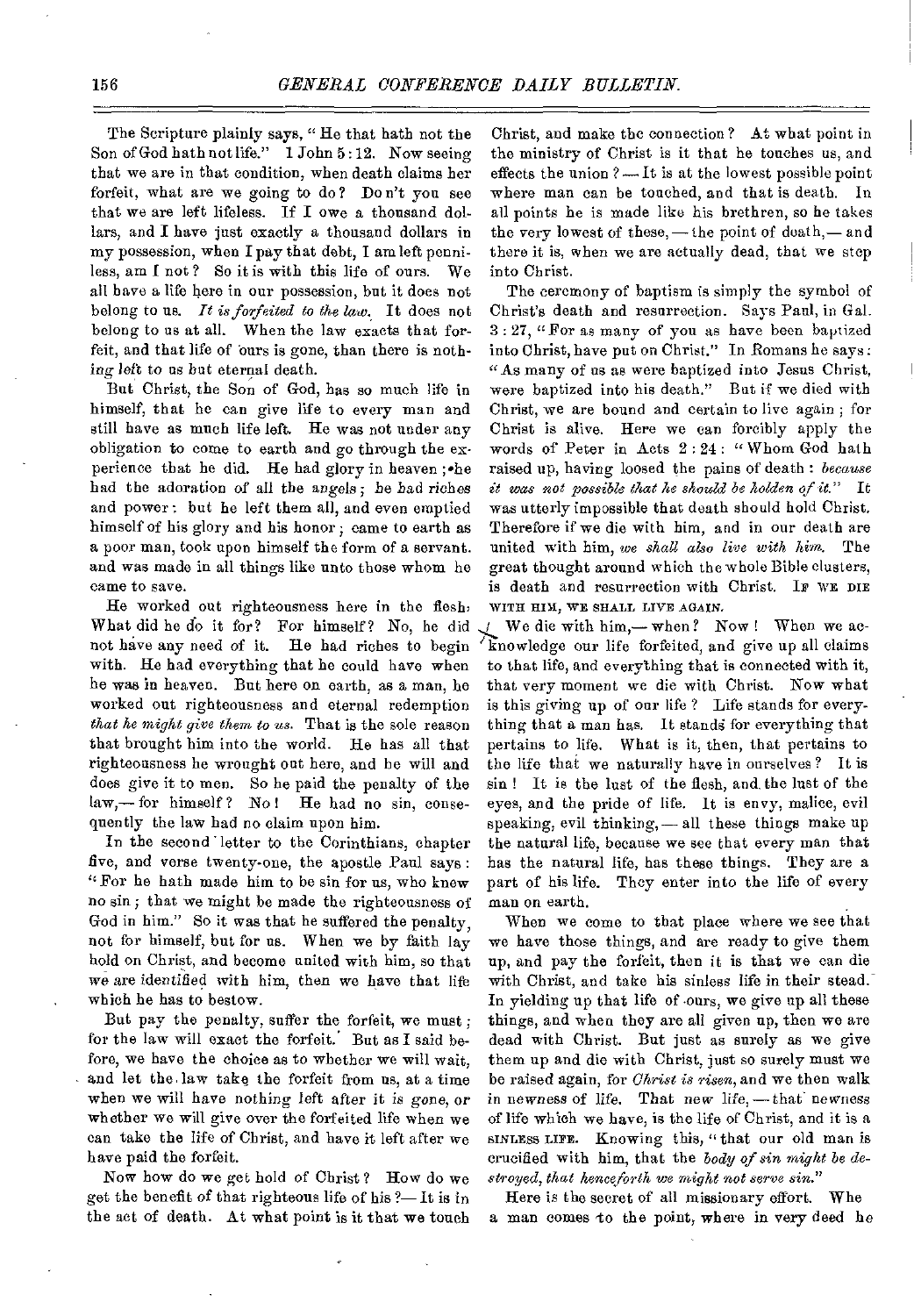reckons that he has no life of his own, and he gives up the forfeited life which he did have in his possession, and the life he lives in the flesh he lives by faith in the Son of God ; then Christ is his life, and his life is *"hid with Christ in God."* He has been raised to newness of life by faith in the operation of God. What can that man *fear* of what man can do to him? What will he fear of what man will say of him? He will say to himself, It is not I, but Christ that liveth in me.

What will it matter to him if he is called to go to an unhealthful locality? His life has already been yielded up, so that death has no terrors for him. He goes willingly, *"not* taking his life in his hand," but leaving it in the keeping of Christ in God. If Christ, in *whom* his life is hid, wishes to allow him to sleep for awhile, it is all right. Moreover he is not discouraged by difficulties in the work to which Christ has assigned him ; for he has practical knowledge of the power of Christ and he knows that he who cast down the high things that had exalted themselves in his own heart against Christ, is able to subdue all things unto himself. The life that he lives is the life of Christ, provided only, that every moment of his life he yields himself and is as thoroughly consecrated as he was at the time he died.

It is necessary that we die continually, and that we continually know the power of God, and of the resurrection of Christ. For "we are saved by his life." We must know and experience the same power that God wrought in Christ when he raised him from the dead. Ws take that power,—How? "Buried with him in baptism, wherein also ye are risen with him through the faith of the operation of God, who hath raised him from the dead."

It is simply a matter of making the resurrection of Christ a practical thing in our own lives. It is simply believing that what God could do for Christ, as he lay in the grave, he can do for us. That power which brought forth Christ from the dead can keep us alive from the dead. If we have the life of Christ, and it is working in us, it must do for us all that it did for him when he was in Galilee and Judea.

What a precious thought it is that our lives are not our own. We have but the life of Christ. It is this thought that makes a man triumph even in death. Why? The sting of death is gone ! Death does not sting the righteous man, because he is freed from sin. It was the knowledge of this that enabled the martyrs like Jerome and Huss to go to the stake, singing songs of triumph and victory. " Fear not them that kill the body, but are not able to kill the soul ; but rather fear him that is able to destroy both soul and body in hell."

Our lives are hid with Christ in God, so that we fear not the power of wicked men, or of the devil

himself. When we have given ourselves to Christ, and our life is hid with him, what matters it whether this life be cut off soon or not? We walk with Christ, and he controls our lives. Wicked men or devils can no more touch our life than they could hold Christ in the grave.

Oh, that we might feel the power of that life, and know that we are his ! When we do get it, the power of God will accompany the message, as we go forth bearing it. What difference if men bring reproaches on us, — we are dead, and our life is hid with Christ in God ; and the life we live, we live in him, and through faith in him. This is the power of the gospel, and the hope that makes the Christian triumph even in death. It is the hope of the resurrection ; for when the man is called to lie down and sleep, he sleeps in Jesus. His life is just as sure, and even surer, then, than if he were alive upon the earth. His probation is sealed; he has fought a good fight; he has finished his course, and kept the faith. Well might the apostle say that he did not sorrow for those who slept, as for those who had no hope.

When the church of God, and the ministers of God, have died indeed, giving up everything that has pertained to their own life, then they will belong to Christ in deed and in truth. If Christ is willing to intrust us with some of these things ; if we are to be spared on earth for awhile, it is all right. If on the other hand be thinks, best to take us away, that is all right too. Whether sleeping in the grave or working for the Master on the earth, matters not, for it is Christ all the time.

When we get hold of these ideas, and make them ours, and we may have them as soon as we please, they are precious to us. Having counted the cost of giving up all those things that have been dear to us, if we are prepared to count them all but loss for the excellency of the knowledge of Jesus Christ our Lord, then we can yield ourselves wholly to Christ. Just as soon as we are willing to count the cost, and to let ourselves be crucified with Christ; by giving up the pride of life, the lust of the flesh, and all those things which have pertained to our old *life,* making no provision for the flesh, then the power of Christ comes upon us. But we are living yet on earth ! Yes, but we have given up our life, and all there is to us is Christ working in us.

The very moment that a man denies everything pertaining to the flesh, that very moment he can say that Christ is his, and that he has the life of Christ. How does he know it? Through faith in the operation of him that raised Christ from the dead!

"Knowing this, that our old man is crucified with him, that the body of sin might be destroyed, that henceforth we should not serve sin. For he that is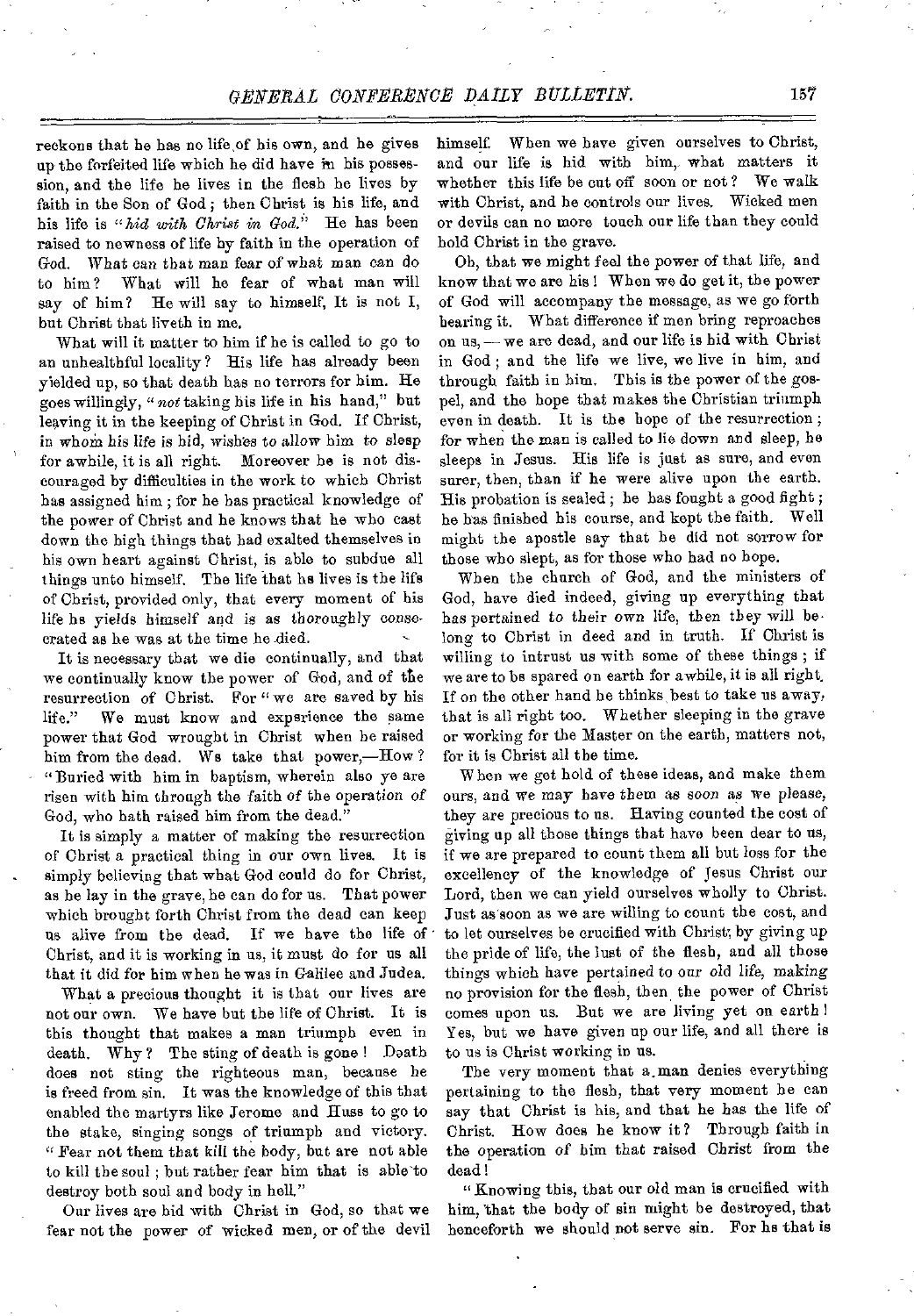dead is freed from sin. Now if we be dead with Christ, we believe that we shall also live with him : knowing that Christ being raised from the dead dieth no more ; death hath no more dominion over him."

Christ's life is an eternal life. He voluntarily went under the dominion of death. By doing this he demonstrated his power over death. He went down into the grave to show that right there, while bound by the chains of the prison house of the grave itself, he had power to burst those fetters asunder, and come forth free and a conqueror. Therefore since he dies no more, and we take that sinless life of his, then we can reckon ourselves dead unto sin, but alive unto God through Jesus Christ our Lord. As death can have no dominion over him, so sin, which is the sting of death, can have no dominion over us.

A questioner may say, " You make it out that we ought never to sin any more,— you leave no room for sin." But is not that what the Bible says? "For sin shall not have dominion over you ; for ye are not under the law, but under grace." We belong to the Lord Jesus Christ. How? By death, we make no provision for the flesh to fulfill the lusts thereof. There is such a thing as a complete surrender to Christ,— when we give up everything, and then trust to his power to keep us in that state. And I thank God that he is able to do it.

Men start out on dangerous expeditions,—some to conquer a country, and when they reach that land, they burn the boats they came in, so they cannot go back if they desired to. It is right for us to count well the cost. There is no use to make a headlong plunge into the battle. Look over the whole ground Here is this pleasure, and that indulgence; can I give them up ? They have been very dear to me, they have become entwined around my very life itself. They are identified with me, so that they show themselves in my very countenance, they are inbeded in my very character and are a part of myself. I have clung to them as I have clung to life itself. But Christ was not in them, they do not savor of the life of Christ at all. For the joy that was set before him, he endured the cross. *Can I, for the sake of sharing that joy,* ENDURE THAT CROSS ? Can - I give up the pleasures of sin for a season, in order to share the riches of Christ, and the joy of his salvation? These are the questions we must ask ourselves.

Look up, and place your eyes on Christ and the joys of present salvation. They form the opposite side of the picture. There is the joy of having an infinite power working in us. For that joy which we can have now, are we willing to give up everything, and to become sharers of the sufferings of

Christ, and to be made partakers of his death, and the power of his resurrection? This is a joy that will last forever, so let us burn the boats and the bridges behind us l Can we give up all these things that have been so dear to us, can we give them up *forever?*  That is the hard part.

Says one, "1 have tried to give up these things before, and I have fallen again, now how do I know but what I shall fall again?" Ah no, you are not making a new resolution this time, you are not turning over a new leaf, and saying that you are going to do better. You are merely letting the old life and all the resolutions go. Simply say, I know that there is power in God. And that same power which spoke the world into existence, that same power which brought Christ forth from the tomb,— into the hands of that power I will yield myself, and let it sustain and keep me in the new life, And day by day as we do that, our hearts will go out in thankfulness to God for his wonderful power.

It is not ours to make provision for the flesh in the lusts thereof; but we must step out and take hold of the life of Christ, and feel that the power of God is working in us. When we feel that power working, that miracle which is wrought in us, — the temptations to which we have yielded so often, the sinful practices to which we have given way, will be overcome, and we will rise superior to them. Then we can go out into the world, in the power of Christ, and carry the message as we never have done before.

How is it that we will have more power? Because we know that if God can work that miracle for us, he can do it for any one. Our work from a human standpoint is an impossible one; difficulties arise on every hand; but we have a knowledge of what the power of God can do, and therefore go forth in faith that he who can cast down imaginations in our hearts, and every high thing that exalteth itself against the knowledge of God, and can bring into captivity every thought to the obedience of Christ, can do that same work for others, since he has done it for us. It was that same power which caused the walls of Jericho to fall down before the people of God. I am so thankful that the God who has called us to be his, servants is a God of infinite power. Take hold of that power and prove it for yourselves.

"Likewise reckon ye also yourselves to be dead indeed unto sin, but alive unto God through Jesus Christ our Lord." " Likewise " —Like what? *Like as Christ was raised from the dead to be dead no more, so likewise reckon yourselves to be dead unto sin to sin no more.* Is that true? Note it carefully,— that sin shall have no more dominion over you. That is what the Bible says. We\_are no longer under the law, but under grace. We are no longer under con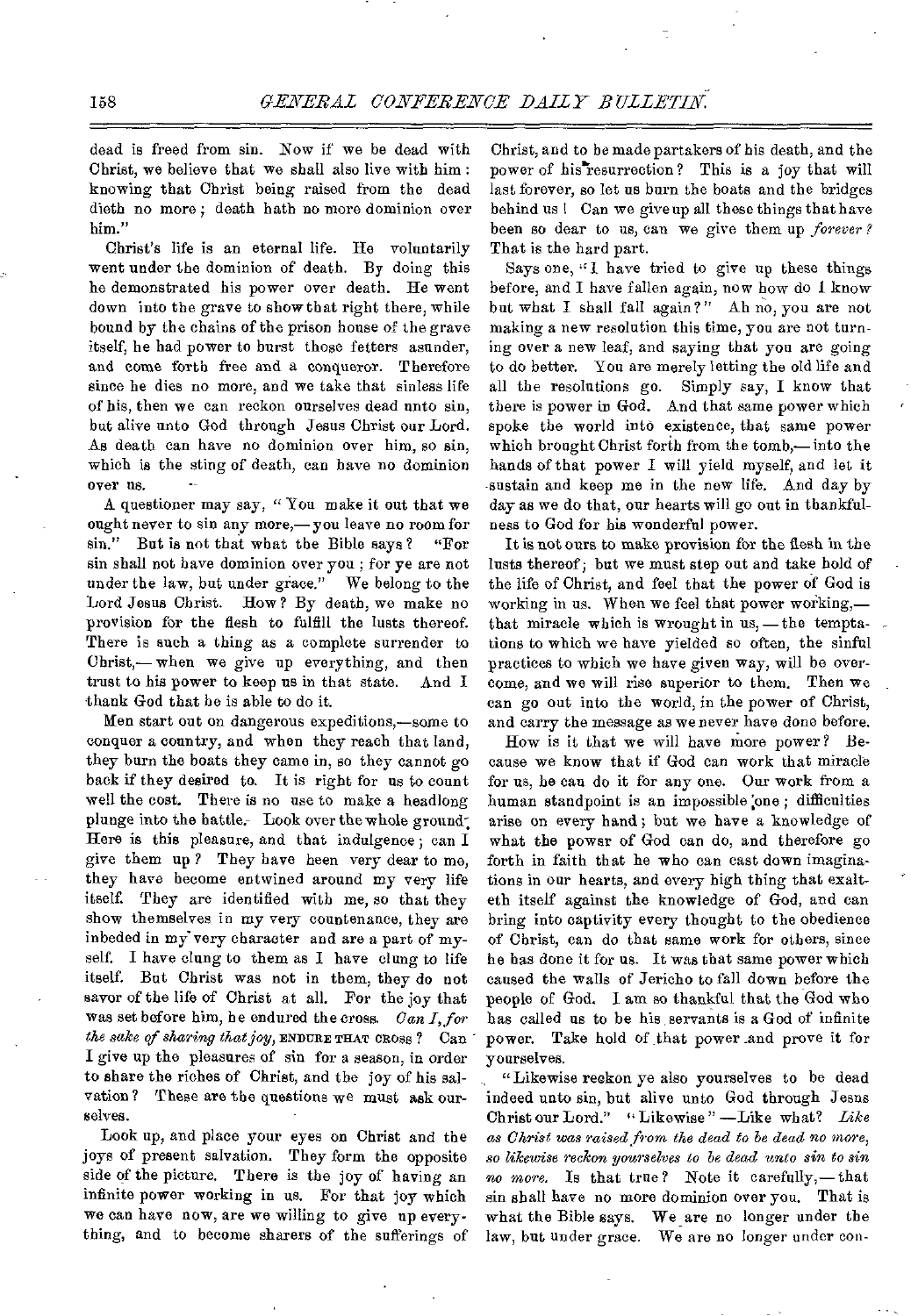demnation, but the grace of God resteth upon us. The spirit of glory and of grace is present with us.

There is power in Christ. What is that power? Notice. Grace is favor ! In the favor of God there is life. Then what is the power of the grace of Christ? It is the power of an endless life. If men really believe that Christ is *risen from* the dead, they can believe that they are dead unto sin, but alive unto God, and free from sin. Does the apostle mean free from sin? It is a solemn, but a glorious thought. How thankful \_ought men to be that they can have that confidence in the power of God through Christ that they can without any mental reservation take this chapter and believe it. Yes, believe these very words, "He that is dead is freed *from sin . . .* reckon ye yourselves to be dead indeed unto sin, but alive unto God through Jesus Christ."

But is it true that man can live without sin ? In the last part of the chapter we read : " For when ye were the servants of sin, ye were free from righteousness." We all know what that means. Our past experience is not so pleasant, to look back over. In it we see *no* good. Now why was it that we were free from righteousness? — Because we were the servants of Satan. "But now, being made free from sin, we are become the servants of righteousness." Christ is the author of righteousness. The service we render is his. Which are we, the servants of Christ or the servants of Satan ? When we were the servants of Satan, we did not do any righteousness.' But now we are the servants of God. "Yield your. selves unto God, as those that are alive from the dead, and your members as instruments of righteousness unto God." "Know ye not that to whom ye yield yourselves servants to obey, his servants ye are to whom ye obey ; whether of sin unto death, or of obedience unto righteousness ? "

There are just two services. The service of Satan, which is *of* sin unto death, and the service of Christ, which is of obedience unto righteousness. A man cannot serve two masters. All believe that. Then it is impossible to serve sin and righteousness at the same time. *Now we* call ourselves Christians. That means — what? Followers of Christ! But in all our Christian experience we have left little loopholes along here and there *for sin.* We have never dared to come to that place where we would believe that the Christian life should be a sinless life. We have not dared to believe it or preach it. But in that case we cannot preach the law of God fully. Why not? Because we do not understand the *power* of justification by faith. Then without justification by faith it is impossible to preach the law of God to the fullest extent. Then to preach justification by faith does not detract from or lower the law of God, but is the only thing that exalts it.

Now can we be the servants of Christ while we are committing sins, and making provision for the flesh to fulfill the lust thereof? Is Christ the minister of sin? Whose servants are we while we are committing sin? We are the servants of sin, and sin is of Satan. Now if a Christian (?) is committing sin part of the time, and doing righteousness the rest of the time, it must be that Satan and Christ are in partnership, so that he has only one master, for he cannot serve two masters.

But there is no consort between light and darkness,—between Christ and Belial. They are in deadly antagonism, they are opposed to each other, and they have fought a fight even to the death. There is no<sup>t</sup>quarter on either side. Then it is utterly impossible for man to serve these two masters. He must be on the one side or the other. "Know ye not, that to whom ye yield yourselves servants to obey, his servants ye are to whom ye obey ; whether of sin unto death, or of obedience unto righteousness?" We know enough about being servants of sin. We have yielded ourselves as instruments of unrighteousness unto sin.

Now the question comes : How am I going to become a servant of Christ, so that I will be able to die to my old life? " *To whom ye yield yourselves servants to obey, his servants* ye *are whom* ye *obey."*  The word rendered "servant" really means a "bondservant." Just the moment that I yield myself to Christ to become his servant, that very moment I am his bond-servant. That very moment I belong to him. How do 1 know that Christ will accept my service if I do give it him? Because he has bought that service and paid the price for it. And in all those years that I yielded myself a servant to sin, I have been defrauding him of his right. But all this time that I have been keeping back my service, be has been going about searching for me, and seeking to draw me to him, And when we say, "Here, Lord, here I am, I give myself to thee," that very moment Christ has found us, for he has been seeking for us, and we *are* his servants.

But how do we know that we are going to continue in his service? How do we know that we can live the life of Christ? Just in the same way that we know we have lived the life of sin. When we take this matter into account as to whose servants we will be, we want to take into account the power of the two masters. When we Were the servants of sin, we were *free from righteousness,* because Satan swayed us, and used us in whatever way he would, and we were at the mercy of his power.

Is sin stronger than righteousness? is Satan stronger than Christ? No ! Then as Christ has proved himself to be the stronger of the two, and just